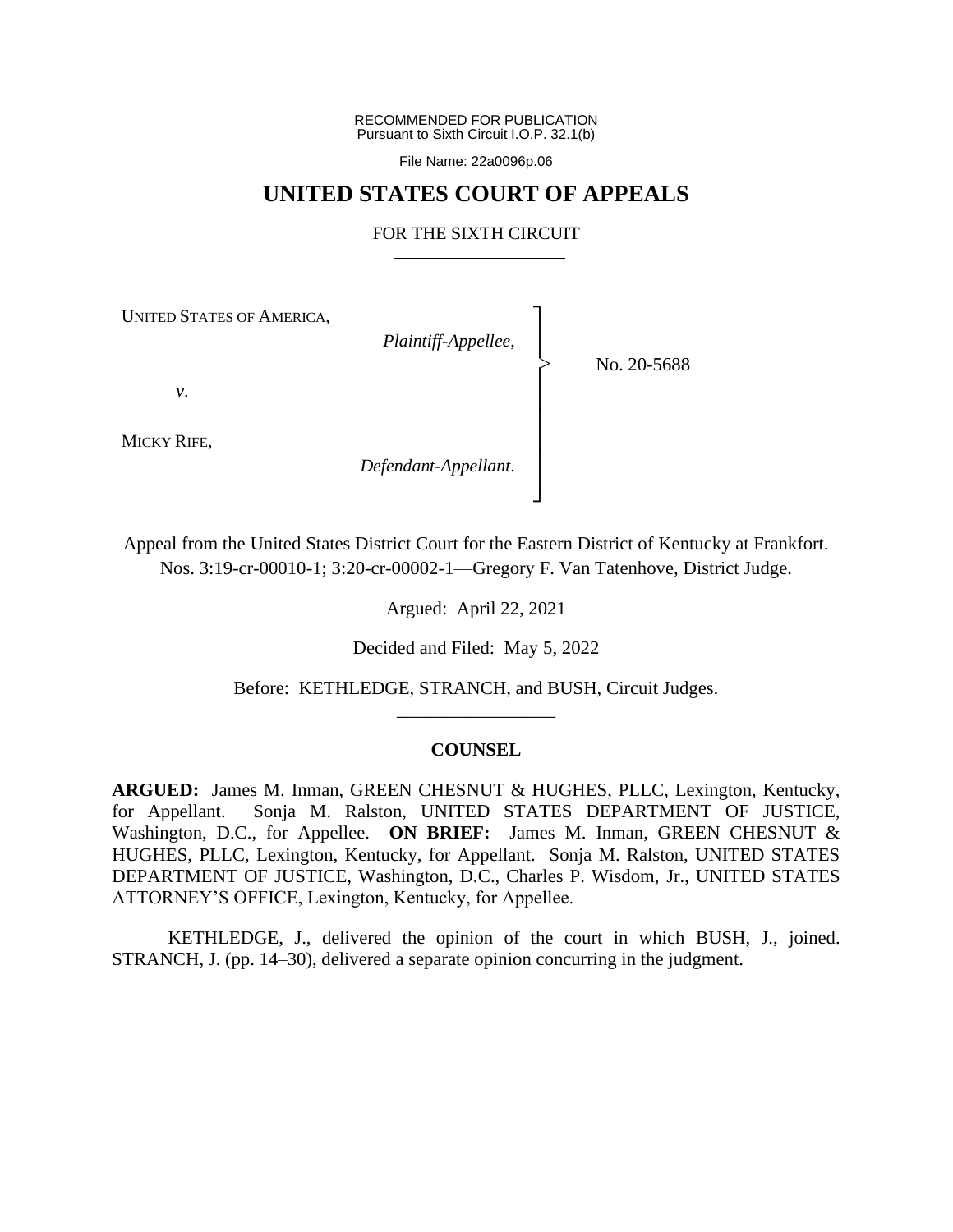# **OPINION** \_\_\_\_\_\_\_\_\_\_\_\_\_\_\_\_\_

\_\_\_\_\_\_\_\_\_\_\_\_\_\_\_\_\_

KETHLEDGE, Circuit Judge. At issue in this case is whether Congress has plenary power to regulate the conduct of American citizens after they travel overseas. Micky Rife, a Kentucky-born U.S. citizen, travelled to Cambodia and, years later, sexually abused two girls. After returning to Kentucky, he pled guilty to engaging in illicit sexual conduct abroad in violation of 18 U.S.C. § 2423(c). Rife now argues that Congress lacked power to regulate the conduct for which he was convicted. We agree with him that Congress's power under the Foreign Commerce Clause does not support his conviction. But we also conclude—based on Supreme Court precedent alone—that § 2423(c) as applied here was within Congress's power to enact legislation implementing treaties. We therefore affirm his conviction.

## I.

In September 2012, Rife moved from Kentucky to Phnom Penh, Cambodia. There, he took a position as an elementary-school teacher, began a relationship with a Cambodian woman, and adopted a young Cambodian girl. (One may suspect that these relationships were not what they seemed, but the record here contains no information to that effect.) For the next six years, Rife lived and worked exclusively in Cambodia, obtaining each year an "Extension of Stay" temporary visa through his U.S. passport. Rife did not visit the United States during that period, though he maintained a bank account and property in Kentucky.

In 2018, Cambodian authorities opened an investigation into allegations that Rife had sexually assaulted his young female students. One girl reported that, on more than one occasion when she was four or five years-old, Rife tossed her up into the air and touched her vagina underneath her clothing; she also said he put his fingers inside her vagina, which hurt. A second girl reported that, when she was seven or eight, Rife put his hand underneath her clothing and put his fingers on her vagina while he was carrying her—and that "it happened many times."

That December, based upon information received from Cambodian authorities, Rife's school terminated his employment. Four days later he voluntarily returned to Kentucky, where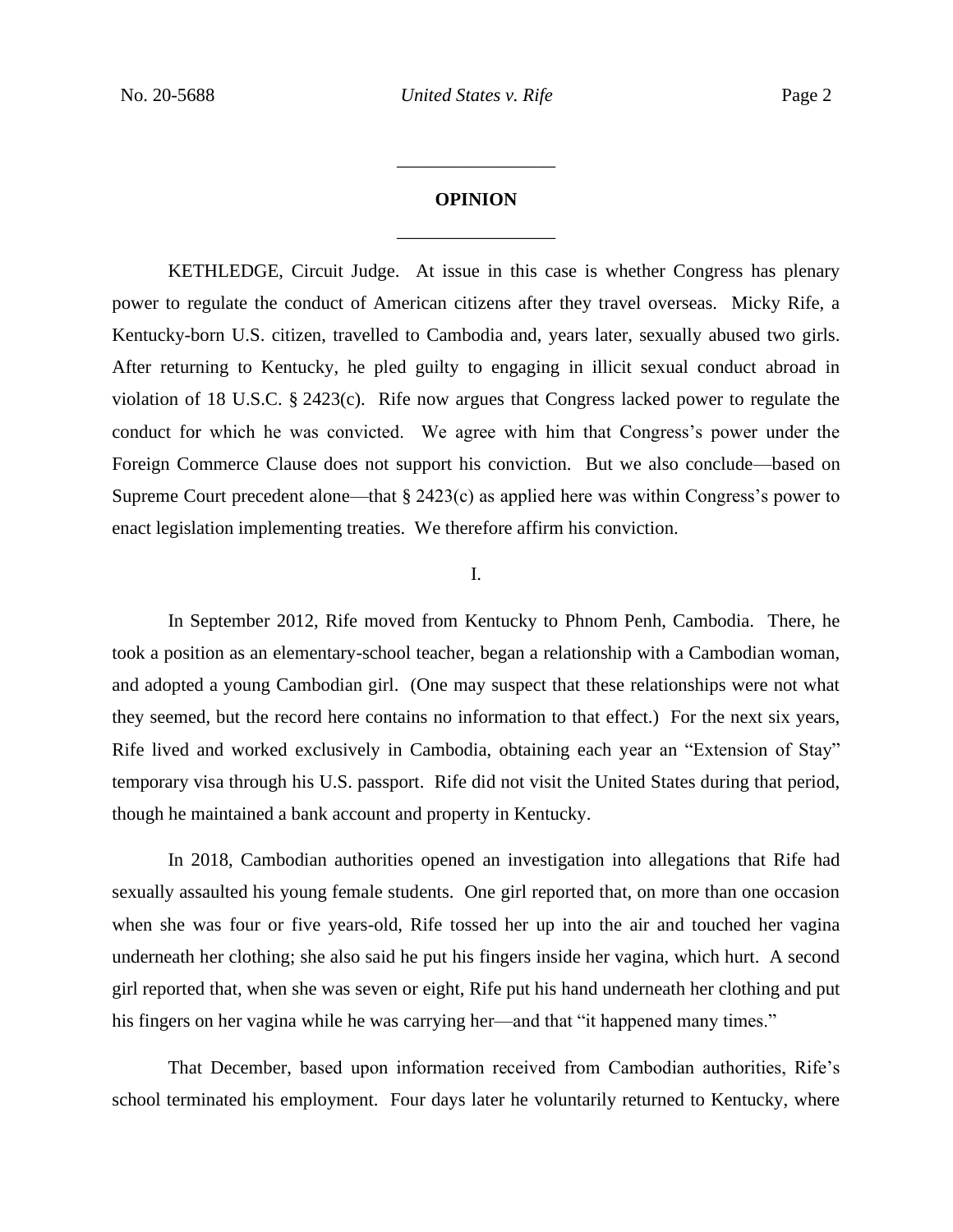federal agents soon interviewed him about his actions in Cambodia. Rife told them he had been fired for "mishandling kids," and eventually confessed to abusing two of his female students as described above. The agents arrested him.

A federal grand jury soon indicted Rife on two counts (one for each victim) of illicit sexual conduct in a foreign place, in violation of 18 U.S.C. § 2423(c). That statute punishes any United States citizen or lawful permanent resident "who travels in foreign commerce or resides, either temporarily or permanently, in a foreign country, and engages in any illicit sexual conduct with another person." Section 2423(f) in turn defines "illicit sexual conduct" to mean noncommercial or commercial sex acts with a person under age 18, or the production of child pornography. The government did not allege that Rife offered anything of value in connection with his abuse of the two girls; hence the parties agree that his "illicit sexual conduct" was noncommercial in nature. *See* 18 U.S.C. §§ 2423(f)(1), 2246(2)(D).

Rife moved to dismiss the indictment, arguing that Congress lacked constitutional authority to punish him for noncommercial acts of sexual abuse that occurred in a foreign country years after he had travelled there. The government countered that the application of § 2423(c) to Rife's conduct was authorized by two powers granted to Congress under Article I: first, the Foreign Commerce Clause; and second, the Necessary and Proper Clause, which among other things empowers Congress to enact legislation to implement treaties—the relevant treaty here being the "Optional Protocol to the United Nations Convention on the Rights of the Child on the Sale of Children, Child Prostitution and Child Pornography," which the United States ratified in 2002. The district court denied Rife's motion to dismiss, passing over the foreign commerce issue but upholding § 2423(c) as a valid exercise of Congress's power to implement the Optional Protocol.

Rife then entered a conditional plea of guilty to one count of illicit sexual conduct, 18 U.S.C. § 2423(c), admitting the facts recited above but reserving the right to appeal the court's denial of his motion to dismiss. The court sentenced Rife to 252 months' imprisonment, to be followed by 20 years of supervised release. This appeal followed.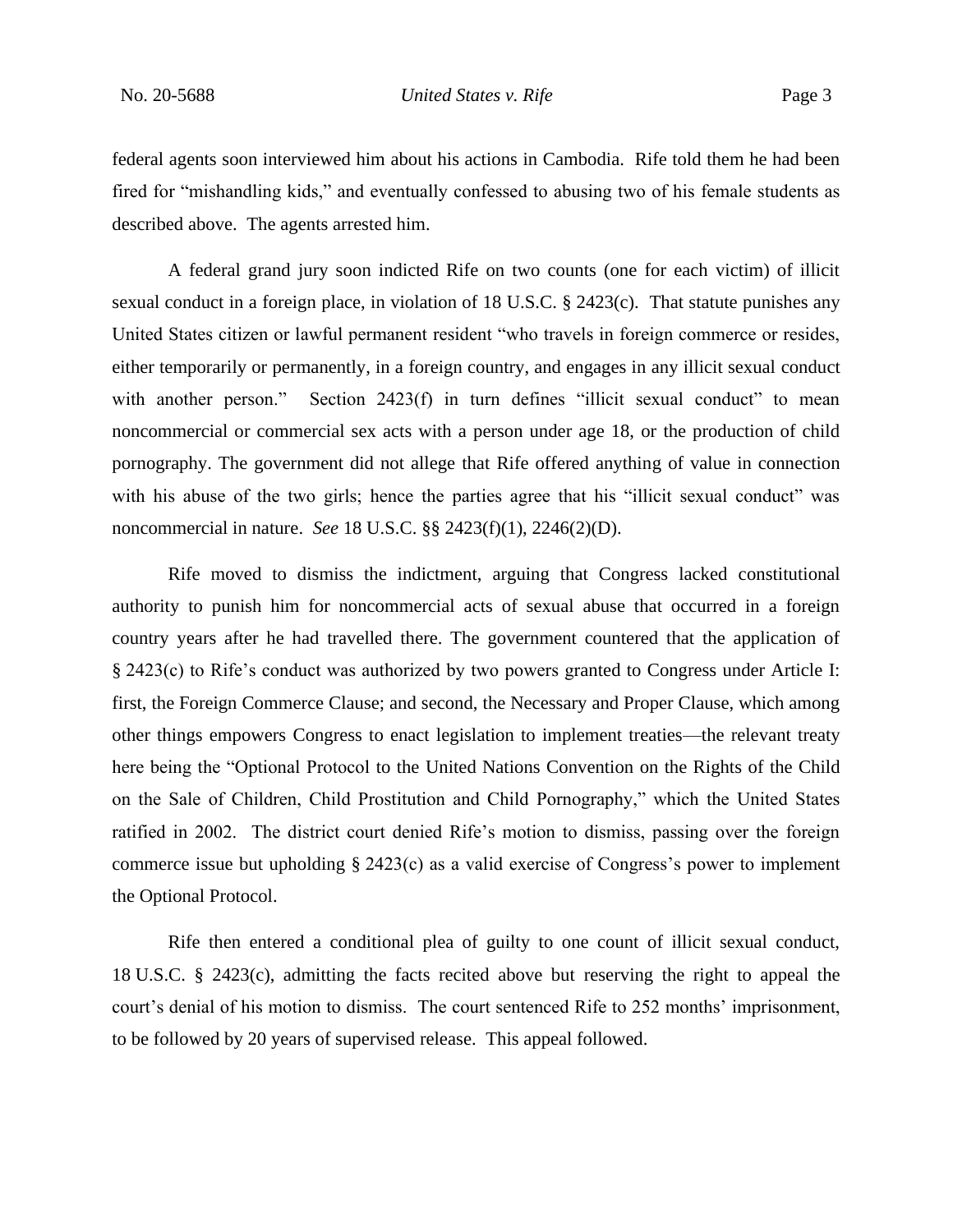Rife challenges the constitutionality of 18 U.S.C. § 2423(c) as applied to him. The government, for its part, again argues that the Foreign Commerce Clause, as well as Congress's power to implement treaties under the Necessary and Proper Clause, authorized that application. Both of the government's arguments thus present constitutional questions; we address each in turn.**<sup>1</sup>**

We review de novo whether  $\S 2423(c)$  was a valid exercise of Congress's power as applied to Rife's conduct. *See United States v. Abdulmutallab*, 739 F.3d 891, 905 (6th Cir. 2014).

A.

#### 1.

The Constitution empowers Congress to "regulate Commerce with foreign Nations, and among the several States, and with the Indian Tribes[.]" U.S. Const. Art. I, § 8, cl. 3. The public meaning of "commerce" at the time of the Constitution's ratification was hardly obscure; indeed Justice Thomas's explication of it is largely uncontested. *See United States v. Lopez*, 514 U.S. 549, 586 (1995) (Thomas, J., concurring). We only briefly reiterate that explication here. "Commerce," at that time, meant "trade" or economic "intercourse," which consisted of

**<sup>1</sup>**The concurring opinion suggests that we should decide this case simply by citing *Missouri v. Holland*, 252 U.S. 416 (1920)—without otherwise addressing either of the government's constitutional arguments. As an initial matter, *Holland* itself might rest on shaky ground, which is reason not to address these arguments piecemeal. *See generally Bond v. United States*, 572 U.S. 844 (2014). And the concurring opinion's concerns about "the limits to our power under Article III" (Op. at 1) are misplaced: the government presents these arguments not as an academic matter, but as grounds to uphold Rife's conviction and 21-year prison sentence. Every circuit court to address the constitutionality of  $\S$  2423(c) has addressed the question whether that provision falls within Congress's power under the Foreign Commerce Clause. That we disagree with those courts is no reason for our court alone not to address the issue: to the contrary, "debate *among* the courts of appeals" is what "sufficiently illuminates the questions that come before [the Supreme Court] for review." *U.S. Bancorp Mortgage Co. v. Banner Mall Partnership*, 513 U.S. 18, 26 (1994) (emphasis in original). In *United States v. Park*, 938 F.3d 354 (D.C. Cir. 2019)—which the concurring opinion cites with approval—the D.C. Circuit addressed both the constitutional questions presented here. We do the same.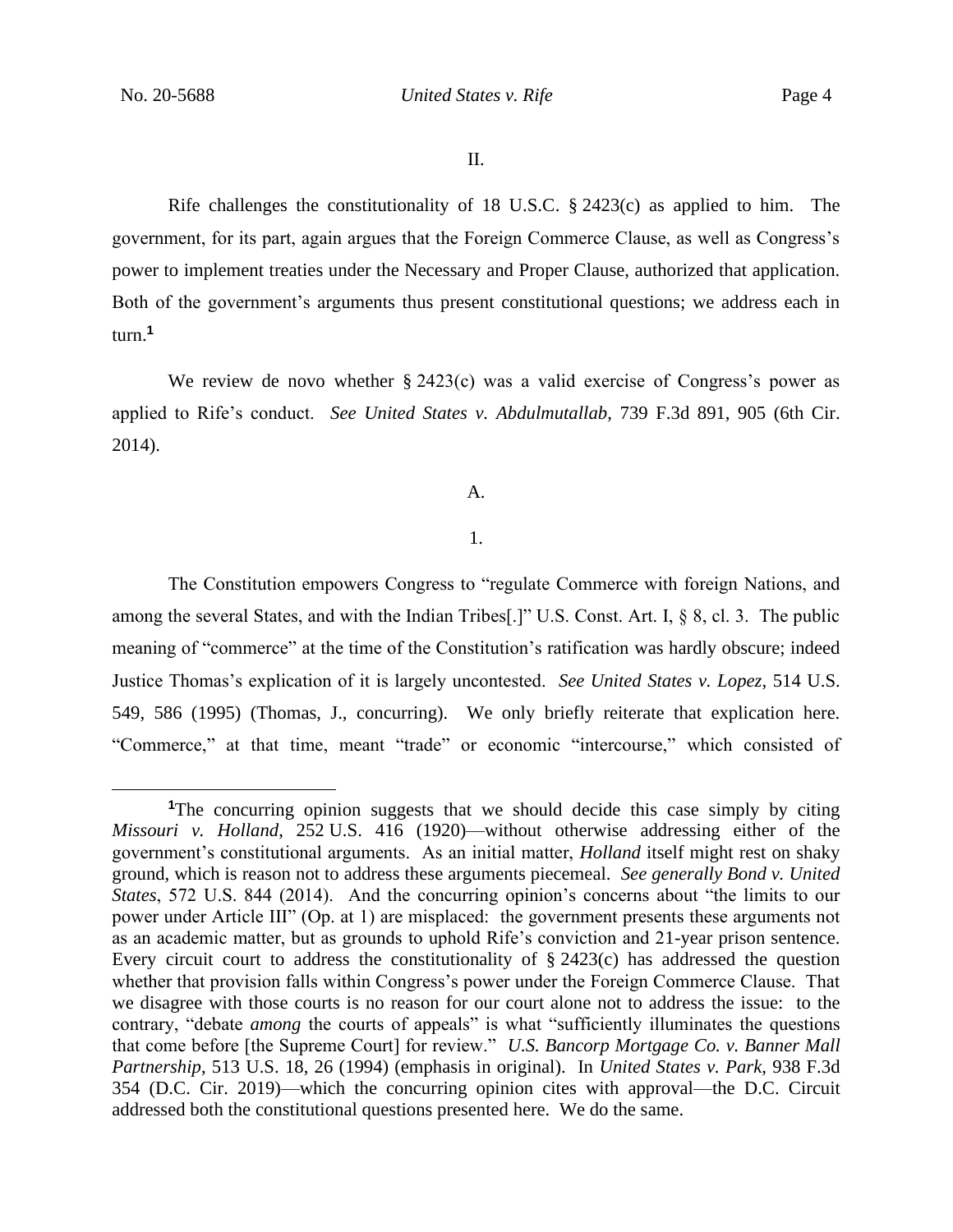"exchange of one thing for another," "interchange," or "traffick." *See, e.g.,* 1 S. Johnson, A Dictionary of the English Language 422 (6th ed. 1785). In *The Federalist Papers*, John Jay, Alexander Hamilton, and James Madison each used the words "commerce" and "trade" interchangeably. *See, e.g.,* The Federalist No. 7 (Hamilton) (discussing "competitions of commerce" between States as a result of state "regulations of trade"). So did the Antifederalists. *See Lopez*, 514 U.S. at 586 (Thomas, J., concurring). Federalists and Antifederalists alike also distinguished "commerce" from manufacturing and agriculture. *See, e.g.,* The Federalist No. 36 (Hamilton) (referring to "agriculture, commerce, manufactures"). Commerce itself, then, meant trade and transportation thereof, as opposed to activities preceding those things. *See Lopez*, 514 U.S. at 585 (Thomas, J., concurring); *United States v. Al-Maliki*, 787 F.3d 784, 792 (6th Cir. 2015).

Consistent with that understanding—particularly the "transportation thereof" part—Chief Justice Marshall later explained that the power to regulate commerce included the power to regulate "navigation" and the streams (figuratively speaking) of foreign or interstate commerce, all the way up to their headwaters in a particular State. *Gibbons v. Ogden*, 22 U.S. 1, 72, 74 (1824). And Justice Story added that Congress's power to regulate commerce included the power to punish acts that "interfere with, obstruct, or prevent the due exercise of the power to regulate commerce and navigation with foreign nations, and among the states." *United States v. Coombs*, 37 U.S. 72, 78 (1838).

None of this history is controversial. Indeed, two of the "three broad categories of activity that Congress may regulate under its commerce power," *Lopez*, 514 U.S. at 558 (majority opinion), roughly track this historical understanding. In *Lopez* the Court wrote about those "broad categories" with respect to interstate commerce in particular. "First, Congress may regulate the use of the channels of interstate commerce." *Id*. "Second, Congress is empowered to regulate and protect the instrumentalities of interstate commerce, or persons or things in interstate commerce, even though the threat may come only from intrastate activities." *Id*. The Court's departure from the original meaning of "commerce" came in the third category: summarizing the Court's caselaw, again with respect to interstate commerce in particular, the Court in *Lopez* recited that "Congress' commerce authority includes the power to regulate" not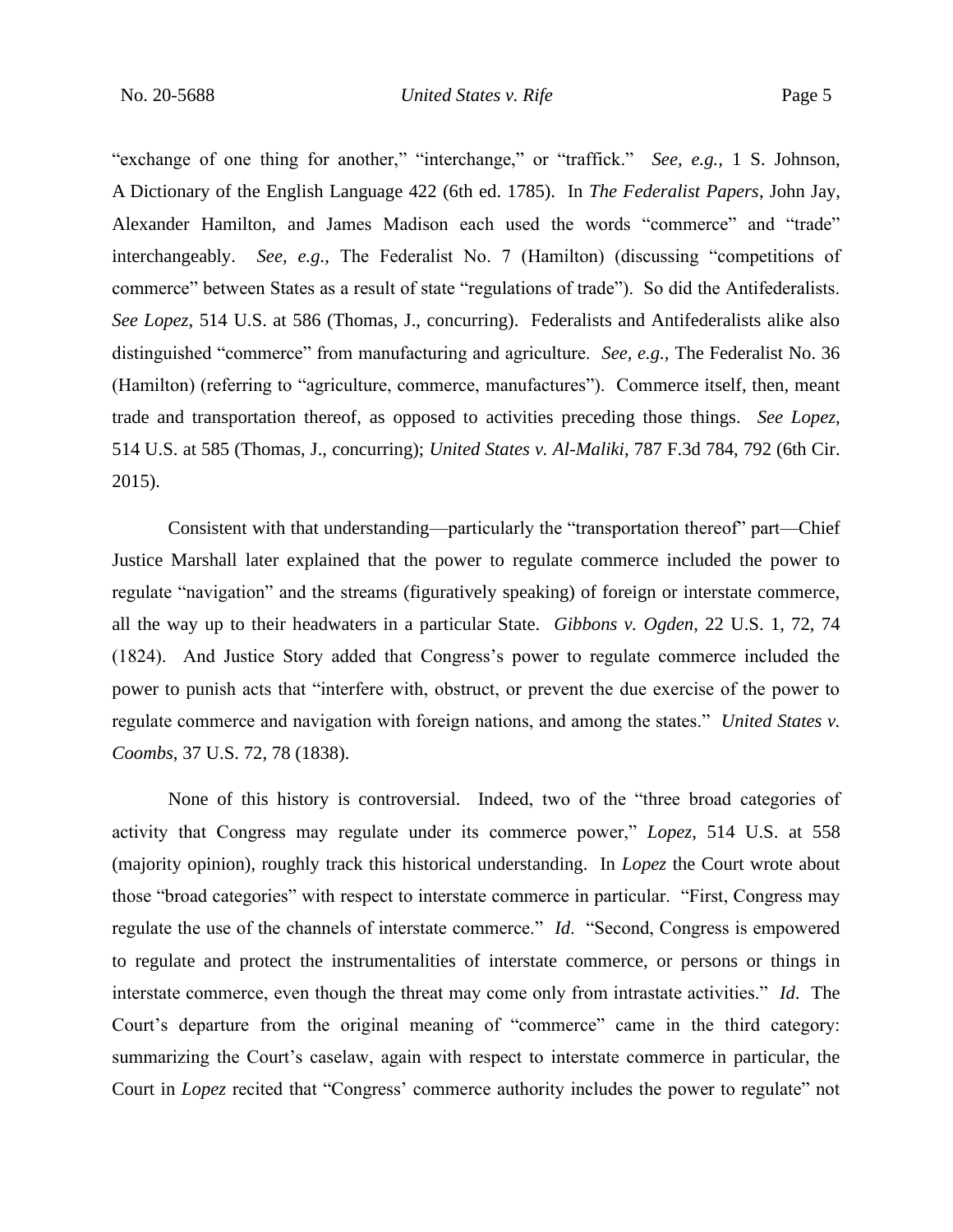only commerce itself, but also "those activities that substantially affect interstate commerce." *Id*. at 558-59.

In the 80 years since the Supreme Court added that third category to Congress's power to regulate interstate commerce—an addition that has come to overshadow the original structure to which it was attached—the Court has not extended it to Congress's power to regulate under the Foreign Commerce Clause. *See Baston v. United States*, 137 S. Ct. 850, 852 (2017) (Thomas, J., dissenting from denial of certiorari) (observing that the federal circuit courts have been "[w]ithout guidance from this Court as to the proper scope of Congress' power under this Clause"). Thus, a threshold question here is whether we must or should extend that addition to Congress's foreign-commerce power ourselves.

2.

Our answer to that question rests on first principles. Law is a public act. Its meaning depends not on the secret intentions of lawgivers, but on the meaning understood by the people bound by it. Basic principles of due process require no less. Meanwhile, the creation of positive law—meaning statutes and the Constitution itself—can occur only pursuant to the procedures prescribed in the Constitution. For statutes, those procedures are bicameralism and presentment. *See* Art. I, § 7. For the Constitution—setting aside its original ratification under Article VII those procedures are the ones prescribed in Article V. Thus, for statutes and constitutional provisions alike, there is a straight line from the constitutional requirements for making law; to a text that has met those requirements; to the meaning that the citizens bound by that text would have ascribed to it, which is to say its original meaning; and to what is then the law, which as judges we are bound to apply. Hence the Constitution's original meaning is law, absent binding precedent to the contrary.

There is no such precedent here. *See Baston*, 137 S. Ct. at 852 (Thomas, J., dissenting). Nor do we otherwise see any compulsion to add to the Foreign Commerce Clause the revisionist structure that, 80 years ago, the Supreme Court added to the Interstate Commerce Clause. (That addition, it bears mention, came during a period of national exigencies peculiar to interstate commerce—namely a national Depression ever since known as such, and (in *Wickard v. Filburn*,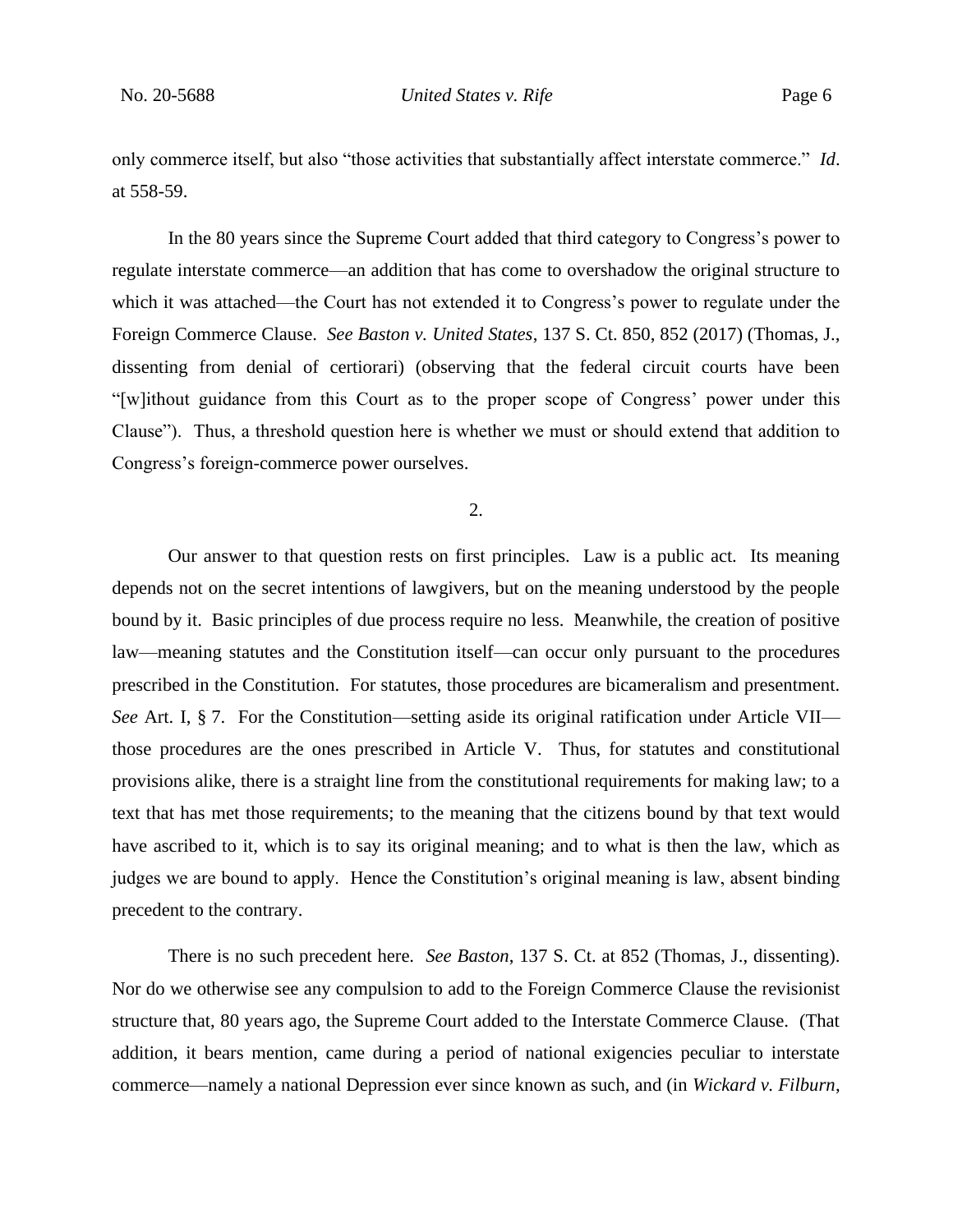317 U.S. 111 (1942)) the beginnings of a nationwide war effort.) True, Justice Blackmun once observed in dicta that, "[a]lthough the Constitution grants Congress power to regulate commerce 'with foreign Nations' and 'among the several States' in parallel phrases, there is evidence that the Founders intended the scope of the foreign commerce power to be the greater." *Japan Line, Ltd. v. County of Los Angeles*, 441 U.S. 434, 448 (1979) (citation omitted). But in that comparison the Founders surely did not have the current interstate-commerce power in mind.

The government asserts that "considerations of federalism and state sovereignty" are absent "in the foreign context[,]" and thus that "the primary rationale for limiting Congress's power over interstate commerce does not touch the authority of the Congress in the regulation of foreign commerce." Gov't Br. at 27 (internal quotation marks omitted). That argument is as remarkable as it is unfortunate. The "primary rationale" for limiting Congress's power is not that those limits support one theory of political science or another. The rationale, rather, is that those limits are part of a *written constitution* that is "the supreme Law of the Land" and that every federal officer is sworn to uphold. U.S. Const. Art. VI, cl. 2; *see also Marbury v. Madison*, 5 U.S. 137, 176 (1803) ("The powers of the legislature are defined, and limited; and that those limits may not be mistaken, or forgotten, the constitution is written"); The Federalist No. 45 (Madison) ("The powers delegated to the federal government are few and defined"). That the Constitution marks out limitations to federal power—standing alone—compels us to enforce them.

In sum, to determine whether Rife's conviction under 18 U.S.C. § 2423(c) was supported by the Foreign Commerce Clause, we ask whether his conduct fell within Congress's power to "regulate Commerce with foreign Nations," as that power was originally understood.

3.

That analysis is straightforward. Rife's molestation of his two victims was undisputedly noncommercial, and thus was not itself trade or commerce of any kind. True, Rife met his victims at the school where he taught; but the government concedes that his abuse conduct was itself in no way commercial. That distinguishes this case from *United States v. Park*, 938 F.3d 354 (D.C. Cir. 2019), upon which the government and the concurring opinion rely here. There,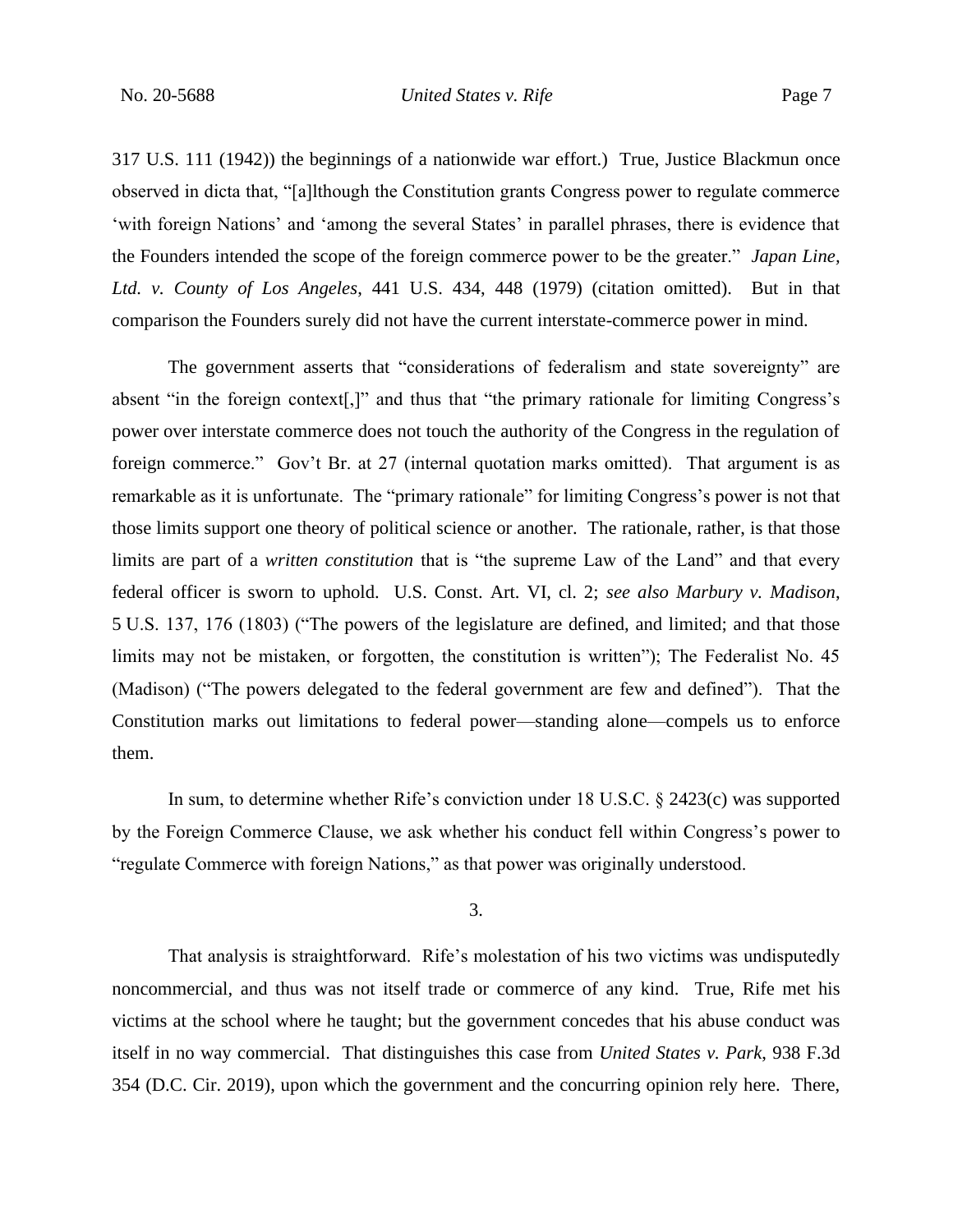the government charged Park in a single count, alleging both sexual abuse and production of child pornography, in violation of § 2423(c). *Id*. Thus, the court reasoned, "the indictment stands so long as Congress had the authority to reach either type of conduct." *Id*. at 364. And production of child pornography, the court said, "may rationally be viewed as quintessentially economic activity." *Id.* at 372. Moreover, "Park was able to meet and introduce himself" to his sexual-abuse victim "by offering English lessons." *Id*. at 374. Indeed Park lured his victim into his apartment that way. *Id*. "Trade" was thus literally part of the abuse conduct there. But here the government did not allege any such trade; and even the court in *Park* expressly recognized "the possibility that some applications of this statute may exceed Congress's authority[.]" *Id*.

Rife's abuse of his two victims was likewise not part of any transportation or traffic in foreign commerce. To the contrary, Rife had ceased travelling in foreign commerce when he arrived in Cambodia years before. The government counters that  $\S 2423(c)$  has what it calls a "jurisdictional hook"—namely (as charged here) that that defendant has "travel[led] in foreign commerce"—which in the government's view cures any defect in Congress's power to reach Rife's conduct here. Gov't Br. at 34. To that end the government cites *United States v. Henry*, 429 F.3d 603, 620 (6th Cir. 2005), which was a felon-in-possession case where a jurisdictional element of the offense was that the firearm and ammunition possessed by the defendant had "been shipped or transported in interstate or foreign commerce." 18 U.S.C. § 922(g). That element, we held, was enough to bring Henry's possession of the gun and ammunition within Congress's power to regulate interstate commerce. (We set to one side that *Henry* involved the substantial-effects power under *Lopez*—a power we decline to recognize here.) But a gun itself is commerce—because the gun itself is part of the trade—in a way that people usually are not. The gun's analogue in our case is not the person, but the transportation itself. And the bare fact that an American "travels in foreign commerce" does not empower Congress to regulate, under the Foreign Commerce Clause, everything that American does afterward. That is the plain implication of the government's argument here: that, once an American citizen travels in foreign commerce, the federal government has a police power to regulate (or proscribe) *any* conduct that citizen might engage in overseas, from marrying a foreign national to consuming *foie gras*. Congress has no such power.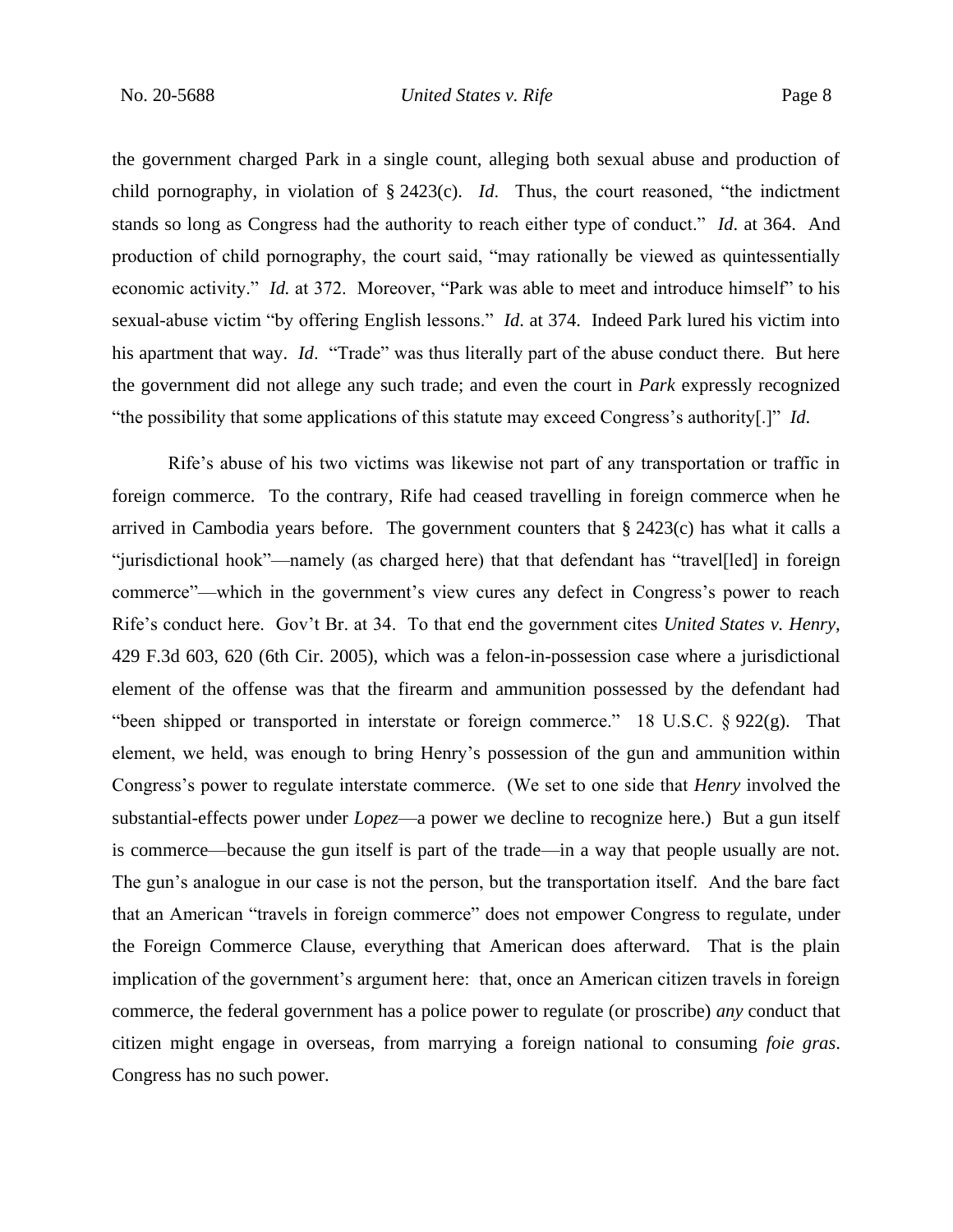## No. 20-5688 *United States v. Rife* Page 9

The government also likens this case to *United States v. Coleman*, 675 F.3d 615 (6th Cir. 2012), where we upheld a requirement that convicted sex offenders must "register" their new address when they move (in the sense of changing their residence) from one state to another. *See* 18 U.S.C. § 2250. True, the offense there, like the one here, had as an element that the defendant had "travel<sup>[led]</sup> in interstate or foreign commerce<sup>[.]"</sup> *Id*. § 2250(a)(2). But there the defendant's movement in interstate commerce, standing alone, was a criminal offense if he did not update his address on a national sex registry. We therefore held that § 2250 was a valid exercise of Congress's power to regulate "the channels and instrumentalities of interstate commerce[.]" 675 F.3d at 621. Here, Rife's travel to Cambodia was not itself a criminal offense. And the government's argument here—that the "travels in interstate or foreign commerce" element empowers the government to regulate any conduct or omission that follows—again amounts to an assertion of a federal police power over the conduct of American citizens overseas.

In sum, Rife's conviction under 18 U.S.C. § 2423(c) for molesting his two victims in Cambodia, years after he travelled there, and without any commercial exchange, was not an exercise of Congress's power to "regulate Commerce with foreign Nations[.]" His conviction cannot stand on that ground.

B.

### 1.

That leaves the question whether we can uphold Rife's conviction as an exercise of Congress's power to enact legislation implementing a treaty. Article I grants Congress the power "[t]o make all Laws which shall be necessary and proper for carrying into Execution the foregoing Powers and all other Powers vested by this Constitution in the Government of the United States, or in any Department or Officer thereof." U.S. Const. Art. I, § 8, cl. 18. Meanwhile, Article II grants the President the "Power, by and with the Advice and Consent of the Senate, to make Treaties, provided two thirds of the Senators present concur." *Id*. Art. II, § 2, cl. 2. "Read together, the two Clauses empower Congress to pass laws 'necessary and proper for carrying into Execution . . . [the] Power . . . to make Treaties.'" *Bond v. United*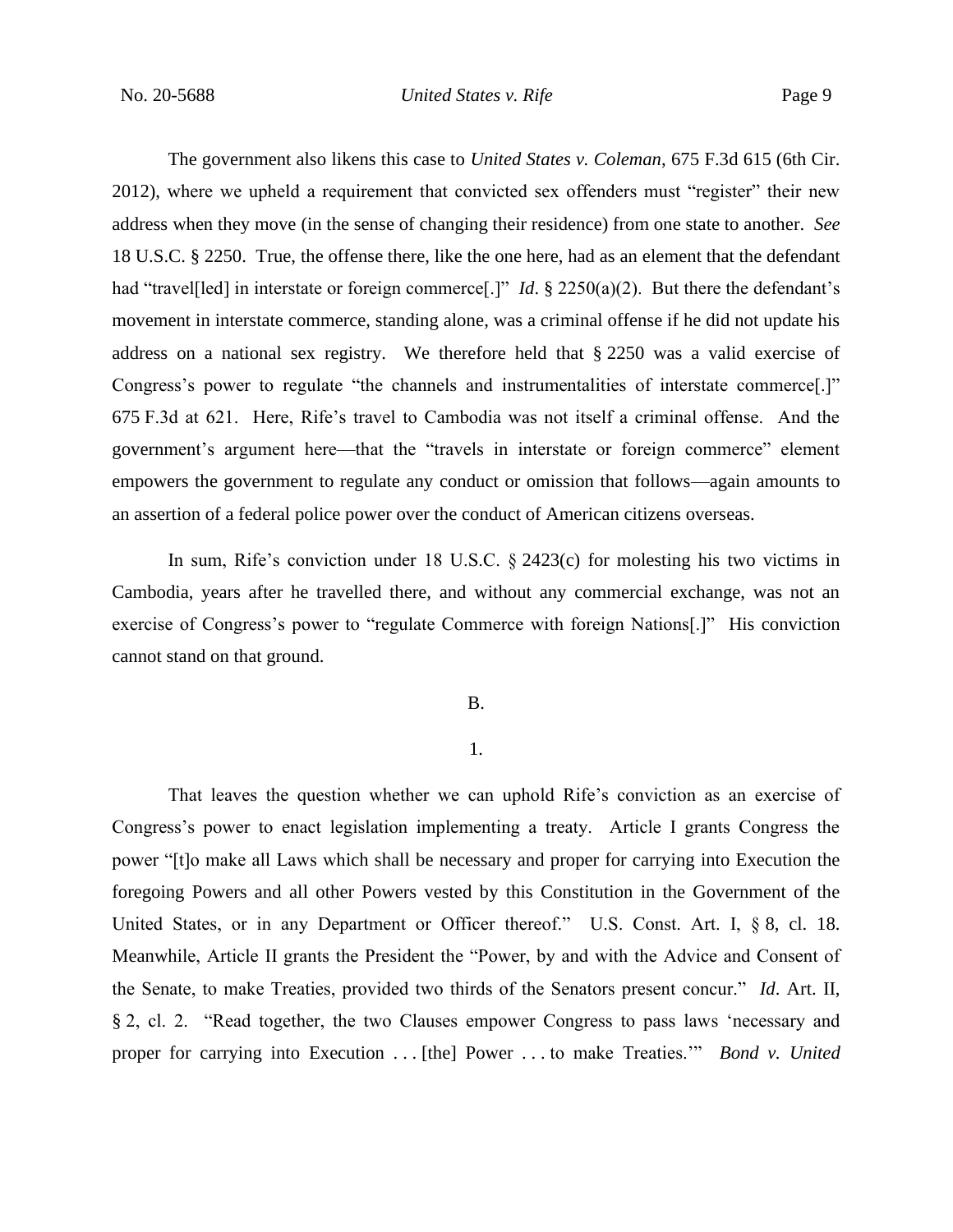*States*, 572 U.S. 844, 874-75 (2014) (Scalia, J., concurring in the judgment) (alterations in original). (Here, we call this power the "power to implement treaties.")

That Rife's conviction was not supported by the Foreign Commerce Clause means that none of Congress's enumerated powers—other than its power to implement treaties—supports that conviction. Hence the question here is the same question that the Supreme Court declined to reach in *Bond*. *See* 572 U.S. at 854-55.

That question is whether the President and two-thirds of the Senate, by the sole fact of their consent to a treaty, can empower Congress to enact legislation that it otherwise could not enact by the exercise of its enumerated powers in Article I. The implications of that question are "seismic[,]" because the prevailing view appears to be that "the Treaty Clause comes with no implied subject-matter limitations." *Bond*, 572 U.S. at 877 (Scalia, J., concurring in the judgment). For if the Treaty Power has no subject-matter limitations, Congress's power to enact laws that implement treaties would not have any subject-matter limitations either. (The concurring opinion's assurance that an implementing statute must have a "plain" connection with the relevant treaty, Op. at 16, only underscores the absence of any meaningful constraints upon this putative power.) The Necessary and Proper Clause would become a portal, through which Congress would leave behind its limited powers and exercise, at last, an unlimited one. For example, a treaty addressing climate change—or an international convention for the prevention of infectious diseases—might empower Congress to regulate virtually any conduct it chose. Congress would be "one treaty away from acquiring a general police power." *Id*. at 879.

2.

The question, differently stated, is whether one organ of government can expand the powers of another, notwithstanding the fundamental law's manifest object to constrain them both. The Founding generation was acutely familiar with that kind of question. In Anglo-American history, the struggle to limit governmental power reaches at least as far back as the 1215 version of Magna Charta, when the barons brought King John to heel—and stopped his practice of attacking them with mercenary troops—by eliciting at sword-point a promise to exercise his coercive powers pursuant only to the ancient law of the land. *See* Magna Charta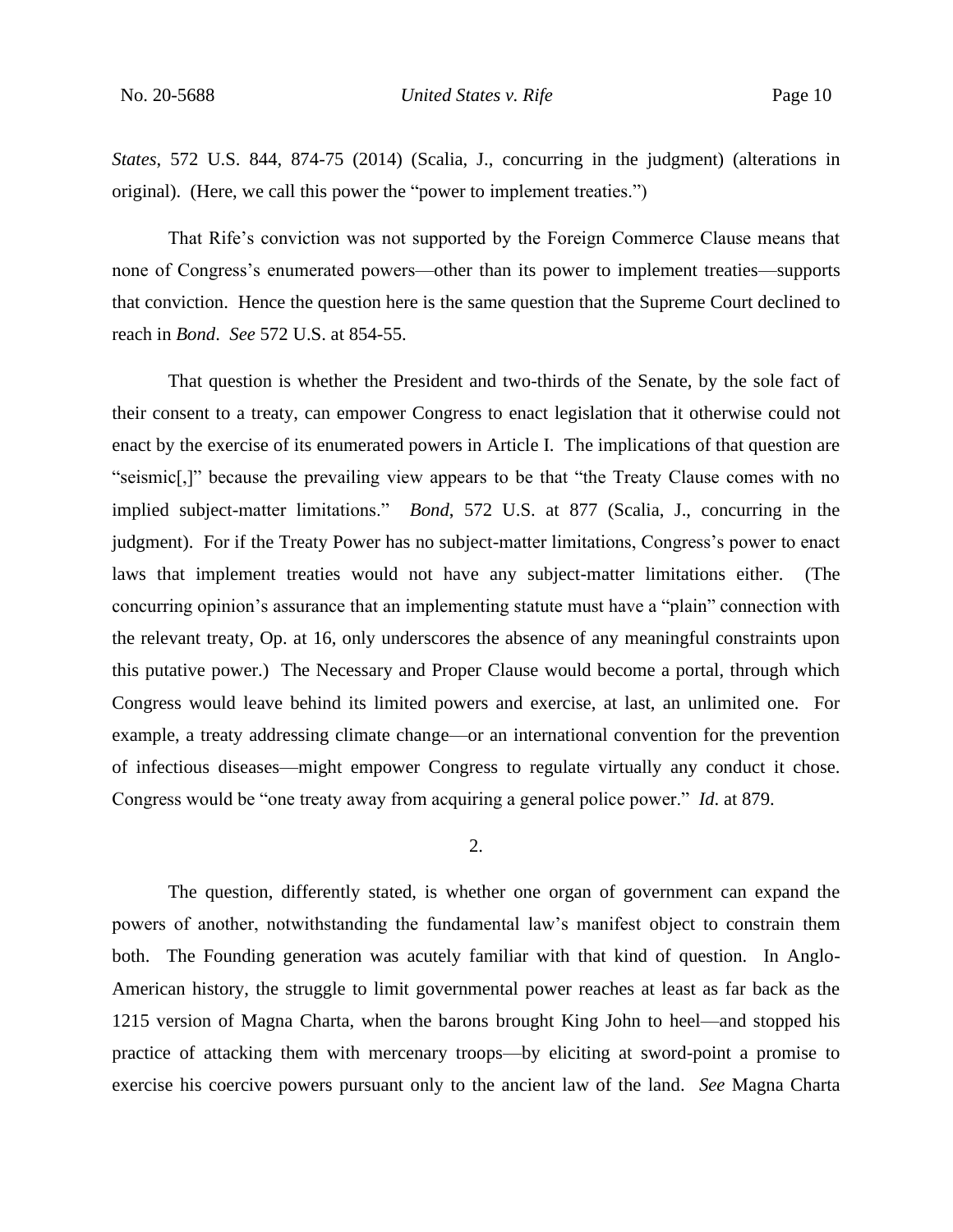¶ 39 (1215); McIlwain, *Constitutionalism and the Changing World* (hereinafter "*Constitutionalism*") 103-06 (Cambridge 1939). But more germane to our purposes—not least because many of the early colonists witnessed it firsthand—was the effort by judges and Parliament in the 17th century to resist the Stuart monarchs' claims of unlimited power. Not long after his coronation in 1603, King James I asserted a putative royal power to declare what the law is; but Edward Coke, then Chief Justice of the Court of Common Pleas, told James to his face that only judges in a court of law could do that. *See Case of Prohibitions*, 12 Coke R. 64 (1607). James also asserted a power to legislate unilaterally by proclamation; but again Coke pointedly advised him he could not. *See Case of Proclamations*, 12 Coke R. 74 (1610). After James's death his son, Charles I, asserted a power of extracting "forced loans" from the nobles of his day—an early version of taxation without consent—and denied the writ of habeas corpus to nobles who refused to provide them. *See* Maitland, *The Constitutional History of England* 307 (Cambridge 1908). Parliament responded with the 1628 Petition of Right—orchestrated by Coke, who was then a member of Parliament, after James had dismissed him from the bench twelve years before—which became law and banned these practices (along with quartering "soldiers and mariners" in citizens' homes) when Charles consented to the petition. *See* 1628 Petition of Right, para. X; 3 *The Selected Writings of Sir Edward Coke* 1224-35 (Liberty Fund 2003); Maitland, *Constitutional History* 307. Much of this history and the law embodied in it was memorialized by Coke in his *Reports* and *Institutes*, which the colonists brought with them to America. *See* Bailyn, *The Ideological Origins of the American Revolution* 30-31 (Harvard 1992) ("Coke is everywhere in the [legal] literature" of the colonies).

Closer to the mark here was Parliament's claim in the 18th century that Parliament itself was sovereign—meaning that above Parliament there was no law, and thus that its power was unlimited. McIlwain, *Constitutionalism* 62-64. In the 1760s, Parliament exercised such power by passing various statutes to tax the American colonists, even though they lacked representation in Parliament and thus had not consented to any taxes. For centuries, consent to taxation—or to any statute affecting individual rights—had been a requirement of what was known by then as the English constitution. Maitland, *Constitutional History* 68. Yet Parliament made its assertion of unlimited power over the colonies clear in the Declaratory Act of 1766, which stated that Parliament "had, hath, and of right ought to have, full power and authority to make laws and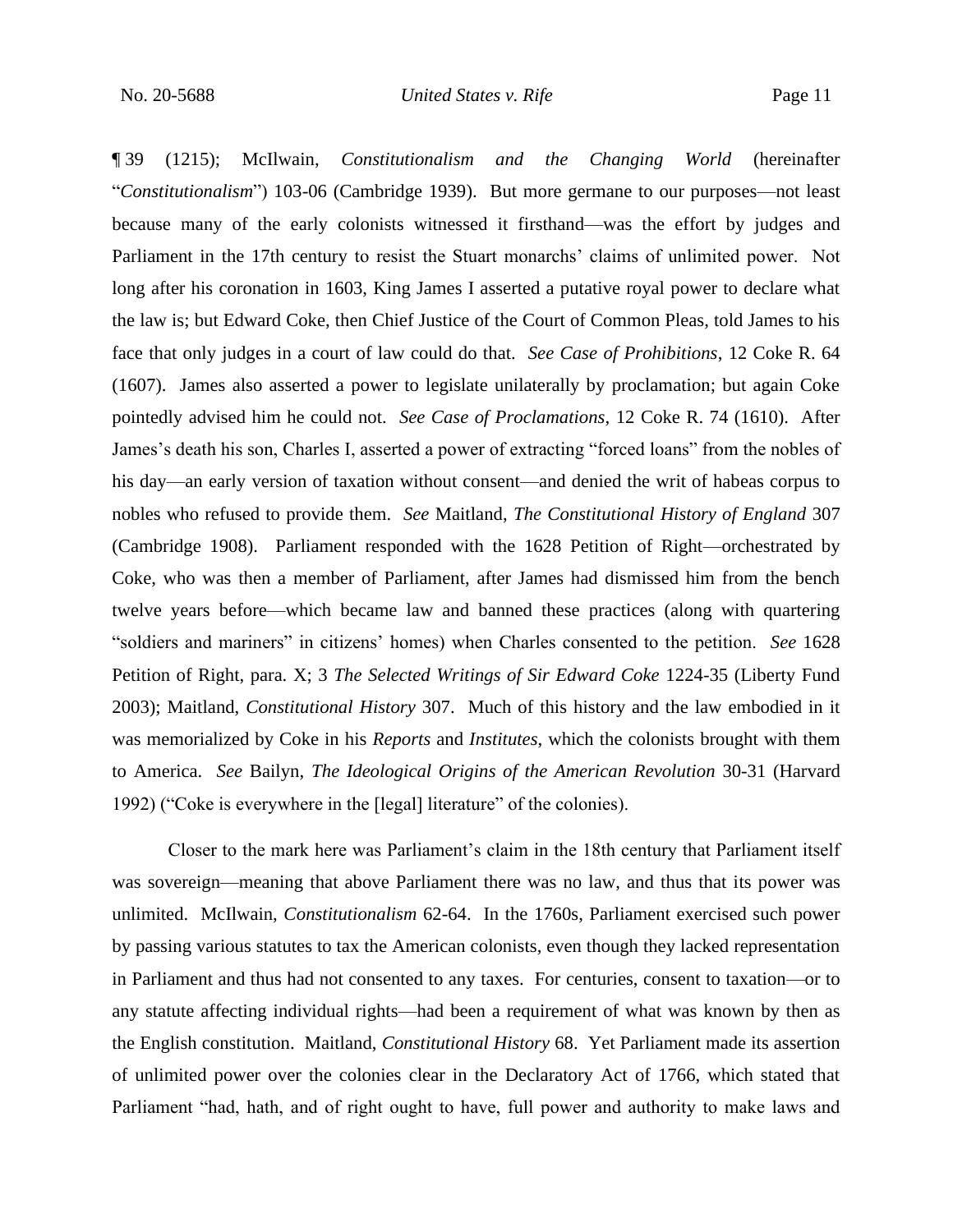statutes of sufficient force and validity to bind the colonies and people of America, subjects of the crown of Great Britain, *in all cases whatsoever*." 6 Geo. 3, ch. 12 (1766) (emphasis added). The Massachusetts Circular Letter of 1768, written by Samuel Adams, declared in response "that in all free States *the constitution is fixed*; and as the supreme legislative derives its power and authority from the constitution, it cannot overleap the bounds of it, without destroying its own foundation[.]" (Emphasis added.) McIlwain—among American historians, the preeminent expositor of constitutionalism—concluded: "The American Revolution itself, so far as its causes were theoretical, had been fought on this issue." McIlwain, *Constitutionalism* 67. **2**

#### 3.

In light of this history, the idea that the Founding generation would have included in the Constitution—as part of an ancillary power of Article I, no less—a hidden power to "overleap the bounds" of all the other powers in that Article, and to legislate "in all cases whatsoever," is simply implausible. The Revolution was fought in opposition to the Declaratory Act, not to make it the supreme law of the land. Chief Justice Marshall recognized as much when he wrote that "a great substantive and independent power . . . cannot be implied as incidental to other powers, or used as a means of executing them." *McCullough v. Maryland*, 17 U.S. 316, 411 (1819). Yet the government asks us to recognize such a power here. That the conduct at issue in the case occurred overseas is merely a fortuity: the principle it advocates would enable Congress,

<sup>&</sup>lt;sup>2</sup>Although the concurring opinion calls our analysis "quasi-historical" and "anecdotal," Op. at 18, the concurring opinion does not actually contest any historical proposition in our opinion. (Notably, the concurring opinion offers no support for *Lopez*'s substantial-effects test.) In a sense, of course, all history is anecdotal—as the word itself suggests. And as for "methodology," Op. at 14, Magna Charta is a primary source; so are Coke's opinions in the *Case of Prohibitions* and the *Case of Proclamations*; so is the 1628 Petition of Right; so is the Declaratory Act of 1766; so is the Massachusetts Circular Letter of two years later. True, the McIlwain, Bailyn, and Maitland sources cited here are secondary. Among historians of 18thcentury America, however, McIlwain was a towering figure in the first half of the 20th century, as Bailyn was in the second. McIlwain won a Pulitzer for his book-length treatment of precisely the "causes" proposition cited here, *see* McIlwain, *The American Revolution: A Constitutional Interpretation* (Macmillan 1923); Bailyn won a Pulitzer for *Ideological Origins* (and two decades later won another). And Maitland is iconic enough among English legal historians to count nearly as a primary source, like Bracton and Fortescue centuries before. Of course, if any lawyer or judge disagrees with the conclusions of these historians, they can say as much—and explain why.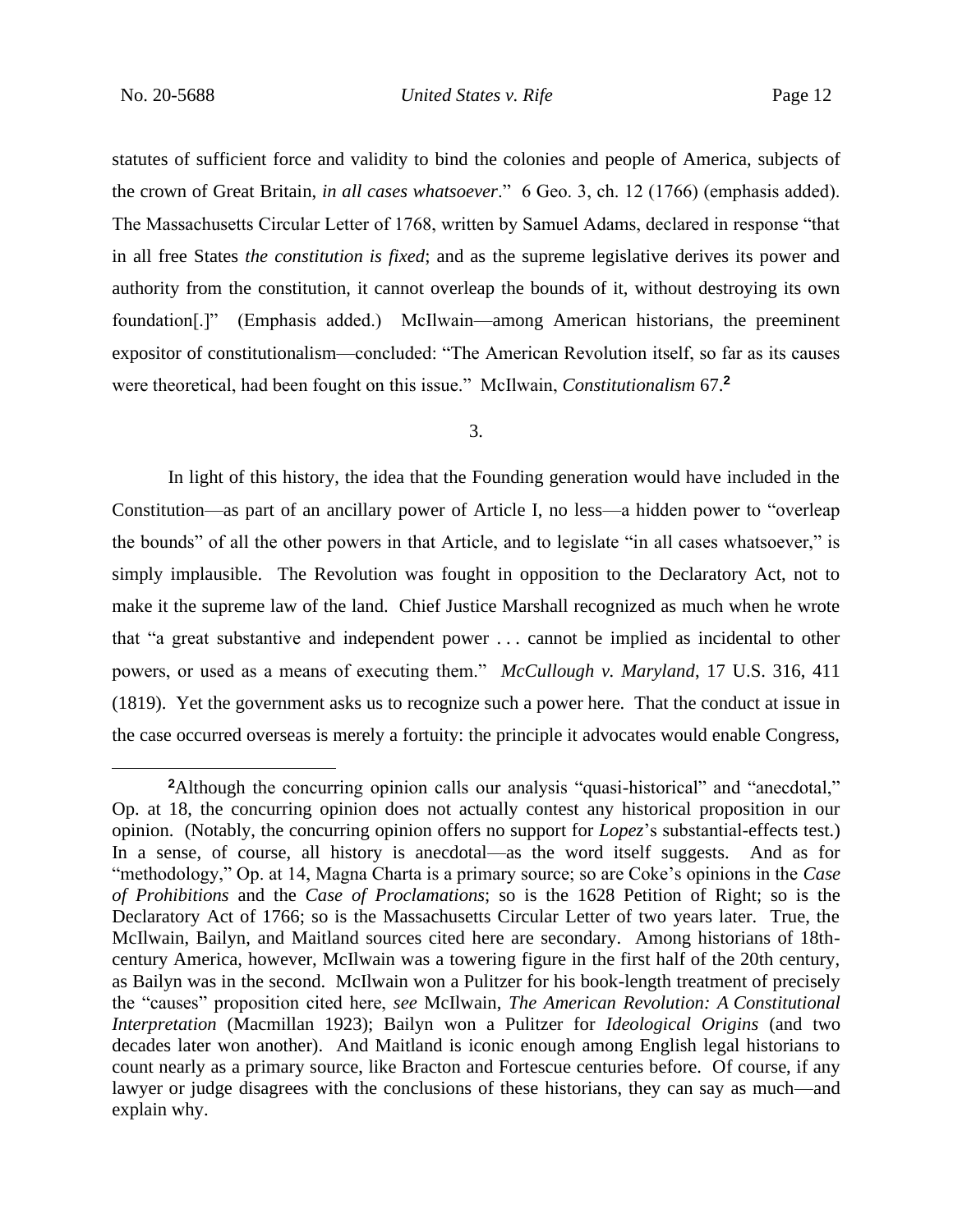No. 20-5688 *United States v. Rife* Page 13

with the right treaty, to regulate any conduct it chooses domestically. And that Rife's conduct deserves severe punishment does not allow us to authorize it contrary to law.

But as to Congress's power to implement treaties—unlike its power to regulate commerce with foreign nations—we do not write on a relatively clean slate. In *Missouri v. Holland*, 252 U.S. 416 (1920), the Supreme Court considered the constitutionality of the Migratory Bird Act of 1918. That statute, like the one here (as applied to Rife at least), appeared not to have been authorized by any of Congress's enumerated powers under Article I. But the 1918 Act was passed to implement a recent treaty of the same name. The Court held, in a sentence regarded since as *ipse dixit*: "If the treaty is valid there can be no dispute about the validity of the statute under Article I, Section 8, as a necessary and proper means to execute the powers of the Government." *Id*. at 432.

That holding binds us here. The Optional Protocol is undisputedly a valid treaty; and we cannot say that § 2423(c) as applied to noncommercial sex offenses against children is so unrelated to the treaty's provisions as to put this case beyond the Court's holding in *Holland*. *See United States v. Comstock*, 560 U.S. 126, 134 (2010). Based on *Holland* alone, therefore, we uphold Rife's conviction.

\* \* \*

The district court's judgment is affirmed.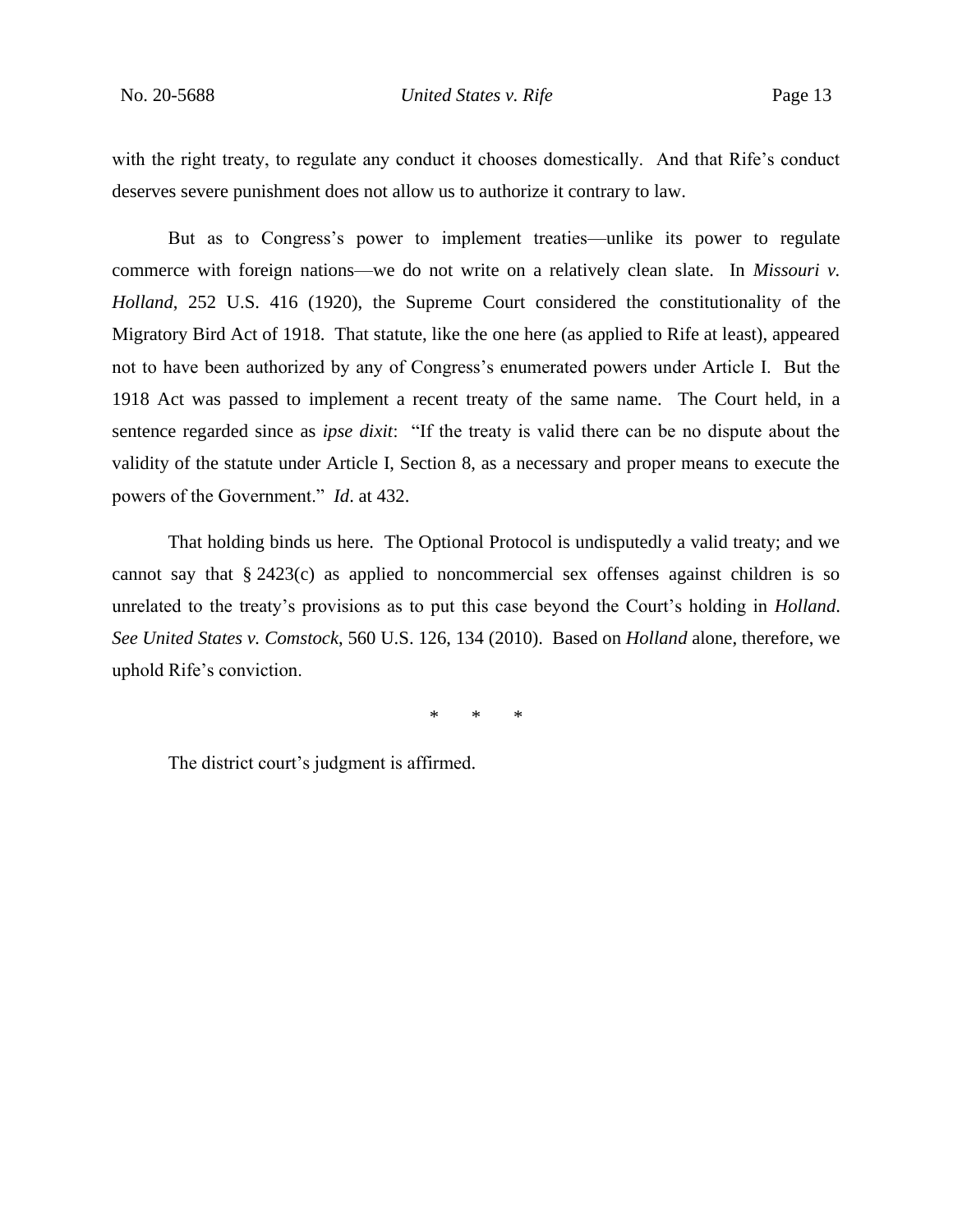# **CONCURRING IN THE JUDGMENT** \_\_\_\_\_\_\_\_\_\_\_\_\_\_\_\_\_\_\_\_\_\_\_\_\_\_\_\_\_\_\_\_\_\_\_\_\_\_\_

\_\_\_\_\_\_\_\_\_\_\_\_\_\_\_\_\_\_\_\_\_\_\_\_\_\_\_\_\_\_\_\_\_\_\_\_\_\_\_

JANE B. STRANCH, Circuit Judge, concurring in the judgment. Though I agree with the ultimate result in this case, I concur in the judgment only and write to express why I differ with the analysis of the opinion.

My disagreement is undergirded by the opinion's failure to acknowledge that the "fundamental and long-standing principle of judicial restraint requires that courts avoid reaching constitutional questions in advance of the necessity of deciding them." *Lyng v. Nw. Indian Cemetery Protective Ass'n*, 485 U.S. 439, 445 (1988). Judicial restraint originates from the limits to our power under Article III, *Torres v. Precision Indus., Inc.*, 938 F.3d 752, 755 (6th Cir. 2019) (citing U.S. Const. art. III, § 2; *Rescue Army v. Mun. Ct. of L.A.*, 331 U.S. 549, 568–71 (1947)), and has long governed the courts. In 1936, Justice Brandeis marshalled the Court's extensive precedent supporting judicial restraint to offer rules emanating from that principle, including that we should not rule on constitutional questions "unless absolutely necessary to a decision of the case," and we should not create constitutional rules that stretch beyond the applicable facts of the dispute at hand. *Ashwander v. Tenn. Valley Auth.*, 297 U.S. 288, 347 (1936) (Brandeis, J., concurring) (quoting *Burton v. United States*, 196 U.S. 283, 295 (1905)); *Torres*, 938 F.3d at 754. Such restraint was appropriate here as our opinion affirms the district court on the narrow grounds that 18 U.S.C. § 2423 does not exceed Congress's treaty power as applied to Micky Rife. The long history of judicial restraint jurisprudence thus counsels against addressing constitutional questions concerning the Foreign Commerce Clause in this case.

I am concerned, then, about the extent of the issues on which the majority opines but also disquieted by some of the substance. I agree, for example, that § 2423(c) is constitutional under the treaty power but I cannot agree with the path the opinion takes to reach that decision. It does so by first taking the musings on the Foreign Commerce Clause from *United States v. Al-Maliki*, 787 F.3d 784 (6th Cir. 2015), and then reaching beyond those musings to decide that § 2423(c) is outside the bounds of Congress's Foreign Commerce Clause power. Our holding today does not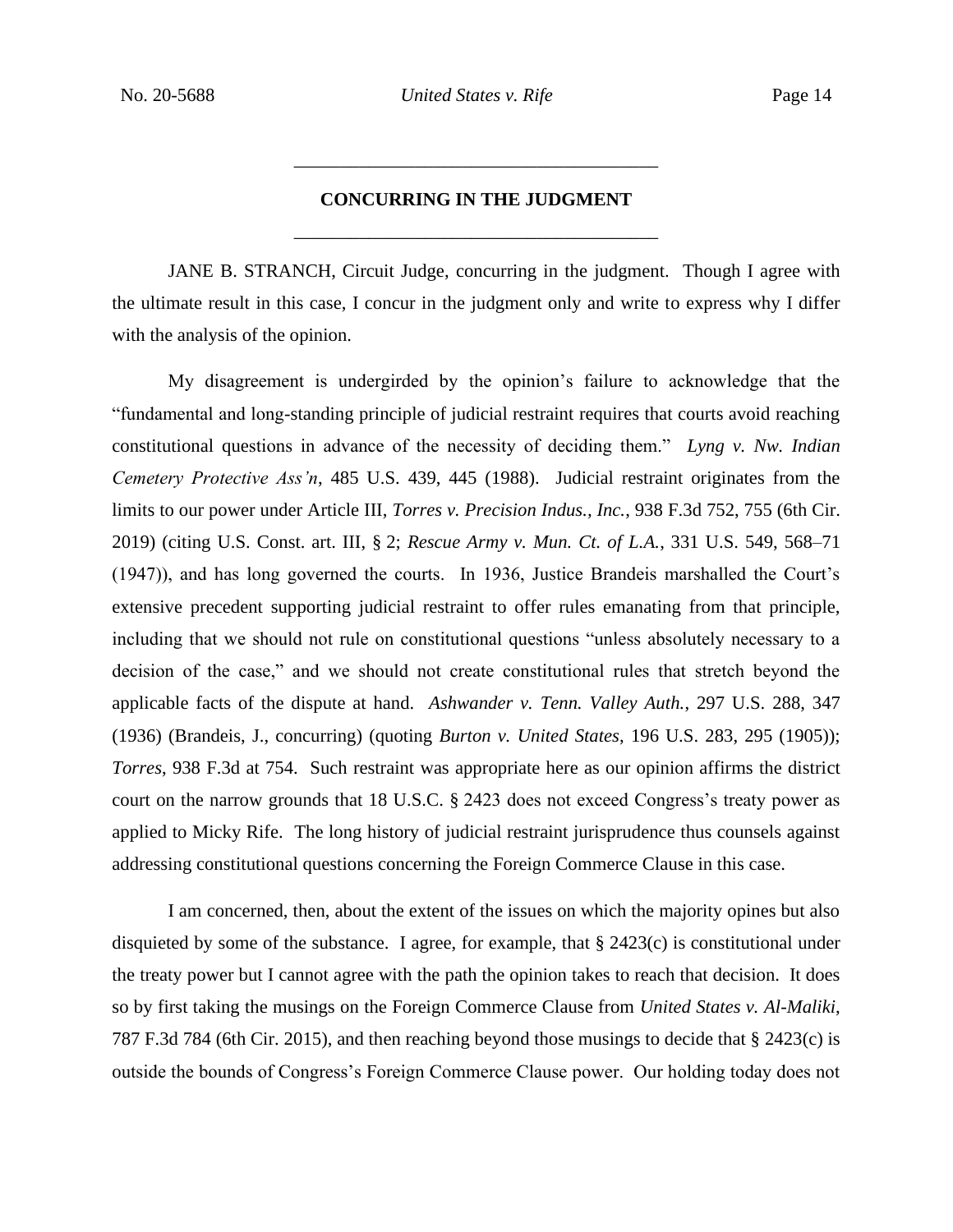depend on that clause. Addressing the Foreign Commerce Clause oversteps our boundaries.**<sup>1</sup>** In addition to this circuitous route, I am concerned about the method of analysis regarding the treaty power. Only after significant comments in dicta on the limits of the treaty power does the opinion apply the prevailing law and begrudgingly acknowledge that § 2423(c) as applied in this case is constitutional. I agree with that decision but disagree with the reasoning leading up to it.

In sum, my decision to concur in the judgment grows from my objections to the analytical treatment of the treaty power and the Foreign Commerce Clause, both as to substance and process. The opinion, in my estimation, places the Sixth Circuit out of step with our sister circuits and the governing case law and compels me to provide a response.

### **A. The Foreign Commerce Clause**

The Constitution gives Congress the power "[t]o regulate Commerce with foreign Nations, and among the several States, and with the Indian Tribes[.]" U.S. Const. art. I, § 8, cl. 3. Since the early 19th century, the Supreme Court has recognized that the term "commerce" "must carry the same meaning throughout the sentence, and remain a unit, unless there be some plain intelligible cause which alters it." *Gibbons v. Ogden*, 22 U.S. (9 Wheat.) 1, 194 (1824). The Court further explained that the definition of "commerce" encompasses "every species of commercial intercourse" between two parties. *Id.* at 193. Courts, therefore, have typically considered the reach of the Foreign Commerce Clause in dialogue with the Indian Commerce and Interstate Commerce Clauses. *See, e.g.*, *United States v. Park*, 938 F.3d 354, 370 (D.C. Cir. 2019).

The latter is the most discussed in the case law. Although referring to the "commerce power" in the main, the Supreme Court has defined "three general categories of regulation in which Congress is authorized to engage under its commerce power" within the interstate

**<sup>1</sup>**The majority notes that the D.C. Circuit's opinion in *United States v. Park*, 938 F.3d 354 (D.C. Cir. 2019), explored how both the Foreign Commerce Clause and the treaty power support the constitutionality of § 2423(c). I cite *Park*, but not to suggest that *Park*'s belt-and-suspenders approach was necessary or the proper way to proceed. The opinion in *Park* was decidedly thoughtful and offers careful analyses of both sources of congressional power. Because the majority considers both constitutional issues, it makes sense to reference our sister circuit's lengthy consideration of the same.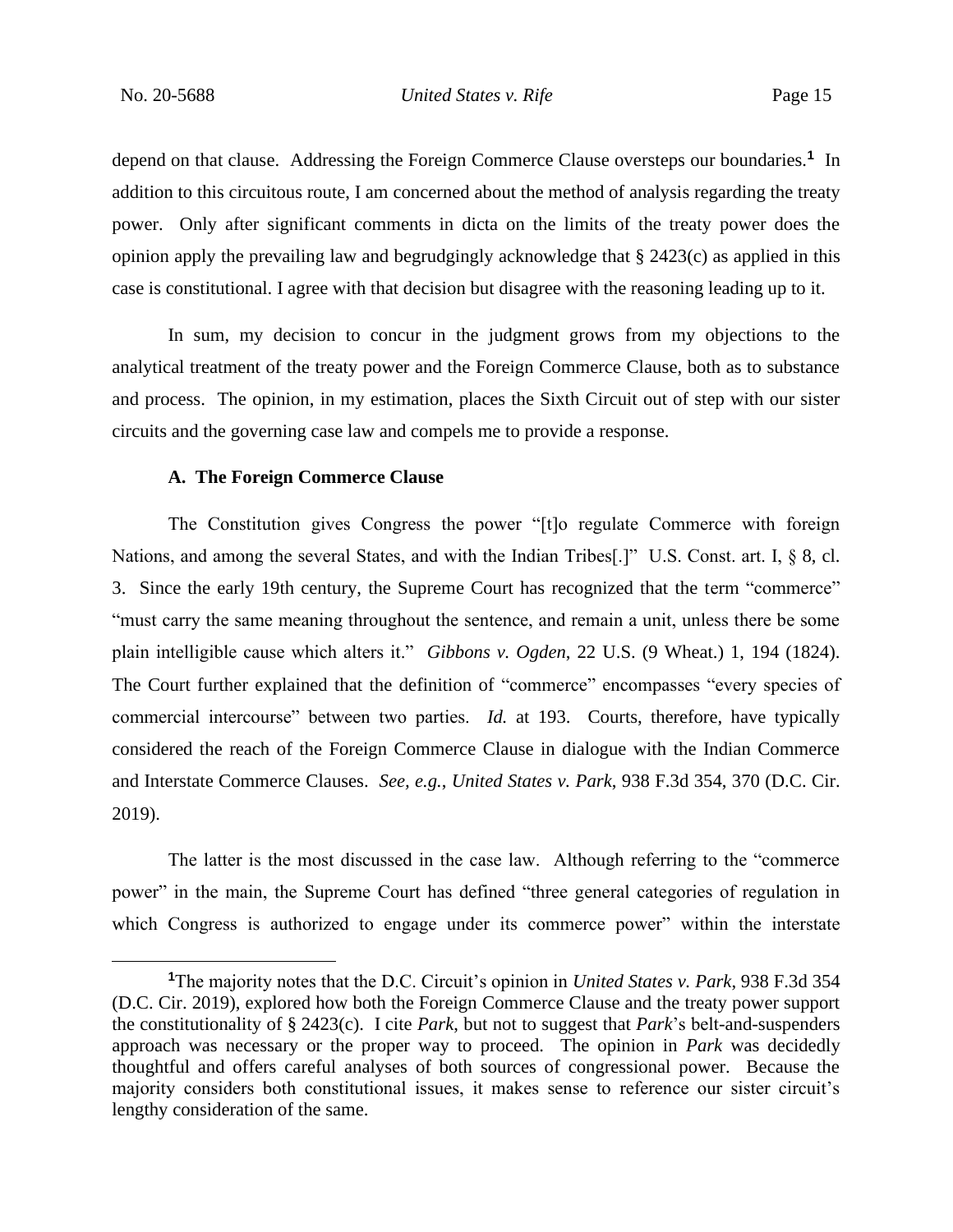framework. *Gonzales v. Raich*, 545 U.S. 1, 16 (2005). Congress has the power to regulate (1) the channels of interstate commerce, (2) the instrumentalities of interstate commerce, meaning those means used to transport good or people in interstate commerce, and (3) activities substantially related to interstate commerce. *United States v. Lopez*, 514 U.S. 549, 558 (1995). The constraints defined through these three categories are not illusory. In *Lopez*, the Supreme Court held that a statute criminalizing the possession of a firearm in a school zone was unconstitutional because the law failed to fit within any of the three categories. *Id.* at 561–62, 567. The Court reached a similar result in *United States v. Morrison* when it struck down sections of the Violence Against Women Act that lacked a substantial relationship to interstate commerce. 529 U.S. 598, 617 (2000). Left unanswered, however, is whether or to what extent this framework applies to cases involving the Foreign Commerce Clause. Our sister circuits have reached different conclusions on the issue, and until this case, we have not ruled on it. *Compare United States v. Pendleton*, 658 F.3d 299, 308 (3d Cir. 2011) (using the *Lopez*  framework in concluding that the Foreign Commerce Clause gives Congress the power to enact § 2423(c)), *with United States v. Bollinger*, 798 F.3d 201, 215 (4th Cir. 2015) (explaining "that the *Lopez* categories provide a useful starting point in defining Congress's powers under the Foreign Commerce Clause," but concluding that the Foreign Commerce Clause power is broader).

The majority opinion, however, rejects the *Lopez* framework entirely, contending that there is no "compulsion to add to the Foreign Commerce Clause the revisionist structure that, 80 years ago, the Supreme Court added to the Interstate Commerce Clause."**<sup>2</sup>** Op. at 6. I cannot agree with this appeal to "first principles" or to the vague premise of originalism as justification

**<sup>2</sup>**The majority's statement that the *Lopez* framework was "added" to the Interstate Commerce Clause—and therefore implicitly illegitimate—misunderstands the underlying reason for use of that framework. As Professor Richard Fallon has explained, the three- and four-part tests common to constitutional law and exemplified in the *Lopez* framework are best understood as providing the means of implementing the purposes behind constitutional provisions. Richard H. Fallon, Jr., *Foreword: Implementing the Constitution*, 111 Harv. L. Rev. 56, 57 (1997). In the case of the Interstate Commerce Clause, "[t]he *Lopez* categories . . . are doctrinal approximations adopted by the Supreme Court to systematize its case law concerning interstate commerce within a broader structural understanding of the relationship between state and federal power." Gerald L. Neuman, *Extraterritoriality and the Interest of the United States in Regulating Its Own*, 99 Cornell L. Rev. 1441, 1450 (2014).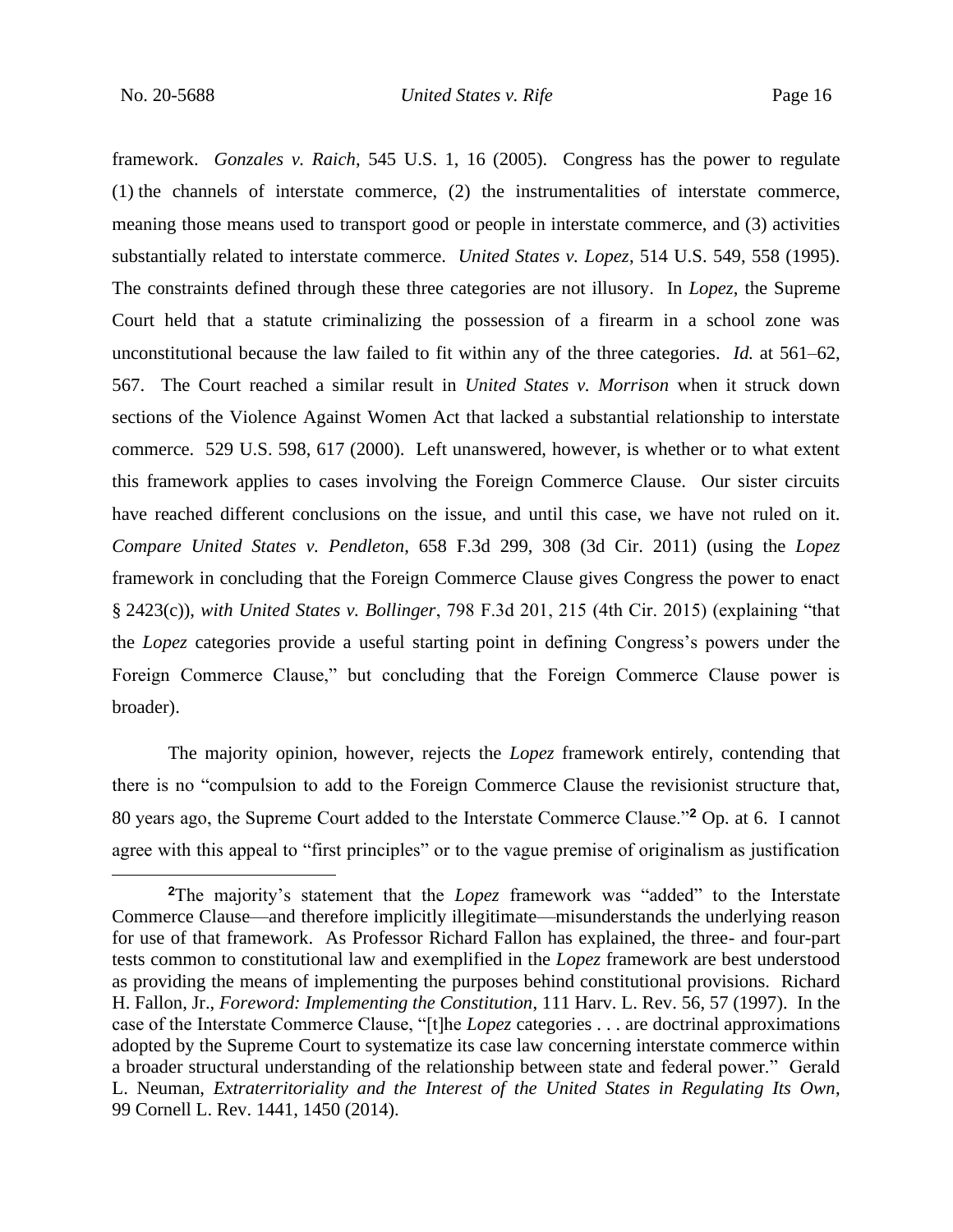to jettison the Supreme Court's Interstate Commerce Clause jurisprudence. *Id.* Nor am I comfortable with the conclusions, primarily citing to Supreme Court concurrences and dissents, as to the "original meaning" of "commerce" at ratification or the insistence that *this* "original meaning is law, absent binding precedent to the contrary." *Id.* To begin with, the relevant creators and audience for this "public meaning" are left unclear, and the history that the majority advances fails to recognize that, particularly with respect to the Constitution, "the past is seldom neat and tidy." Larry D. Kramer, *When Lawyers Do History*, 72 Geo. Wash. L. Rev. 387, 401 (2003). We as judges should "respect the limits of historical interpretation, which preserves a healthy space for concluding that something remained open or was not fully appreciated or understood." *Id.* at 407. I can agree with my colleagues, however, that the Founders of this nation drafted the Constitution in an era alien to our own, particularly with respect to the ways in which commerce of all types would exist. But that conclusion neither proves that history actually comports with the "original meaning" proposed here nor does it undercut Supreme Court precedent on the subject.

The purported "original meaning," moreover, offers little certainty about the best application of our constitutional structure to novel issues like the one presented in this case. Indeed, it is not difficult to find historical sources and case law signaling that the Founders envisioned the Foreign Commerce Clause as granting *greater* power to Congress than its interstate compatriot and understood "commerce" much more broadly than the majority suggests. Samuel Johnson's dictionary, a commonly cited source**<sup>3</sup>** for understanding language used at the Founding, offers a much broader definition of "commerce" than the majority allows in its version of "original public meaning." "Commerce," according to Johnson in 1785, is "[i]ntercourse; exchange of one thing for another, interchange of any thing; trade; traffick" and "common or familiar intercourse." Samuel Johnson, A Dictionary of the English Language (7th ed. 1785) (unpaginated). "Commerce," therefore covered more than economic activity and included "interactions, exchanges, interrelated activities, and movements back and forth,

**<sup>3</sup>** Justice Scalia, for example, cited to the 1773 edition of Samuel Johnson dictionary in *District of Columbia v. Heller*, 554 U.S. 570, 581 (2008). The Supreme Court has frequently leaned on Johnson's definitions when invoking the Founders' understanding of constitutional terms. *See, e.g.*, *Torres v. Madrid*, 141 S. Ct. 989, 996 (2021); *Ariz. State Legislature v. Ariz. Indep. Redistricting Comm'n*, 576 U.S. 787, 813 (2015).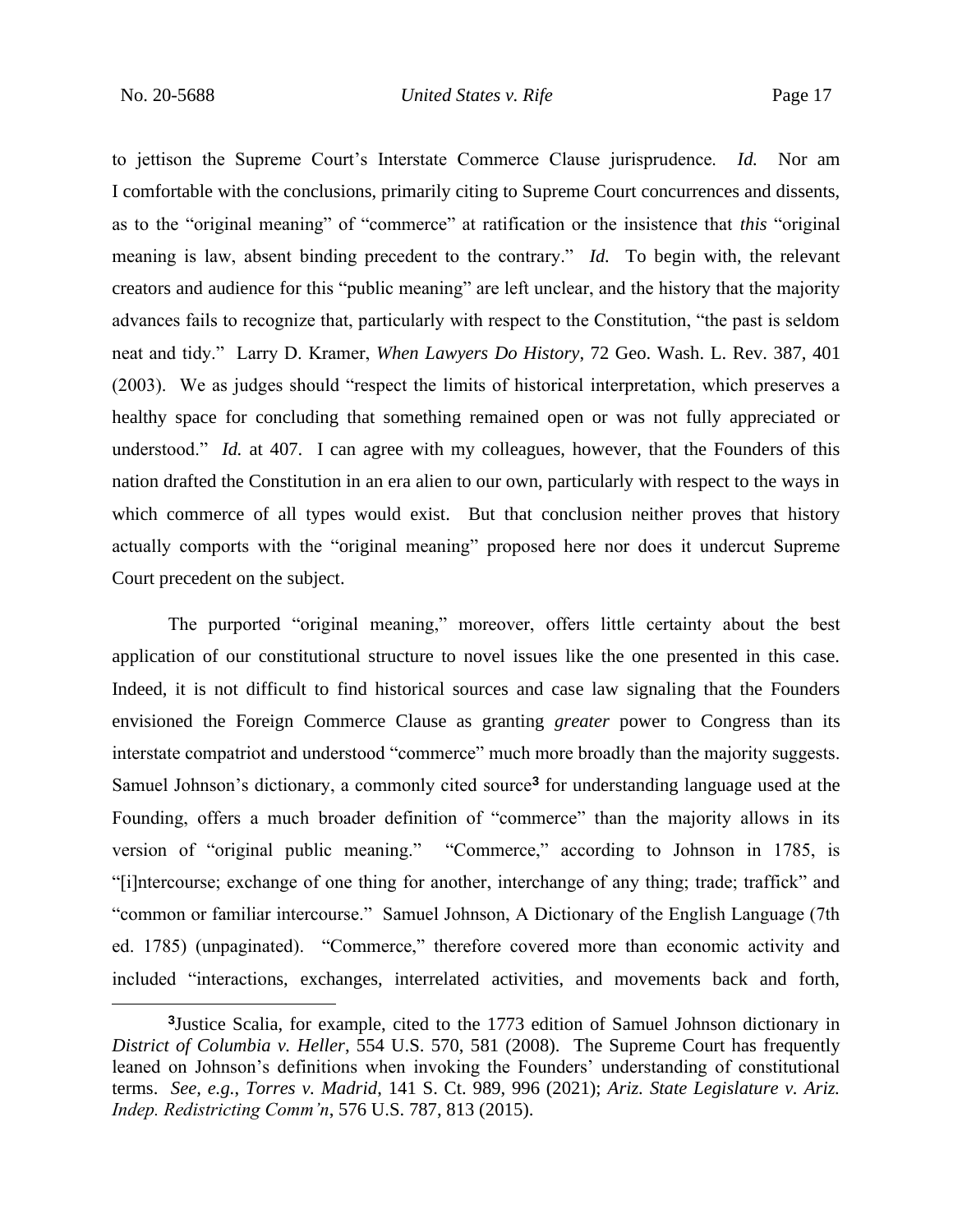including, for example, travel, social connection, or conversation." Jack M. Balkin, *Commerce*, 109 Mich. L. Rev. 1, 15–16 (2010). As explained in *Gibbons v. Ogden*: "Commerce, undoubtedly, is traffic, but it is something more: it is intercourse. It describes the commercial intercourse between nations, and parts of nations, in all its branches, and is regulated by prescribing rules for carrying on that intercourse." 22 U.S. at 189–90. Historians have concluded that "commerce" at the Founding included "every species of gainful activity carried on by Americans with foreign Nations," even sweeping in naturalization laws based on their effect on manufacturing in the United States. William W. Crosskey, 1 Politics and the Constitution in the History of the United States 117, 129–30 (1953). The requirement that these activities occur "with foreign Nations," in turn, provides a nexus requirement that reaches beyond our Nation's borders. The text of the Foreign Commerce Clause offers only two constraints on congressional action: that the action (1) "regulate Commerce" and (2) concern commerce "with foreign Nations." *See Bollinger*, 798 F.3d at 213. That specification of power, combined with the Necessary and Proper Clause, reaches more than direct economic transactions.

As to the extent of Congress's power over commerce, James Madison described the regulation of foreign commerce as "the great and essential power," in comparison to the "supplemental" power of the Interstate Commerce Clause. Federalist No. 42, at 283 (James Madison) (Jacob E. Cooke ed., 1961); *see also* 3 The Records of the Federal Convention of 1787, at 478 (Max Farrand ed., 1911) (February 13, 1829 letter from James Madison). "[T]here can be little doubt that the [Framers'] major preoccupation was with foreign trade and that the power over interstate commerce, while coordinate in expression, was distinctly secondary in scope and intended operation." Albert S. Abel, *The Commerce Clause in the Constitutional Convention and in Contemporary Comment*, 25 Minn. L. Rev. 432, 469 (1941). It is true that the Supreme Court has yet to specify exactly how its century of cases delineating the scope of the Interstate Commerce Clause apply to cases involving the Foreign Commerce Clause. But the Court has implicitly rejected reading the Foreign Commerce Clause more narrowly than the Interstate Commerce Clause. Indeed, it has embraced the broad reach of Congress's powers under that clause: In *Japan Line, Ltd. v. Los Angeles County*, the Court determined that "there is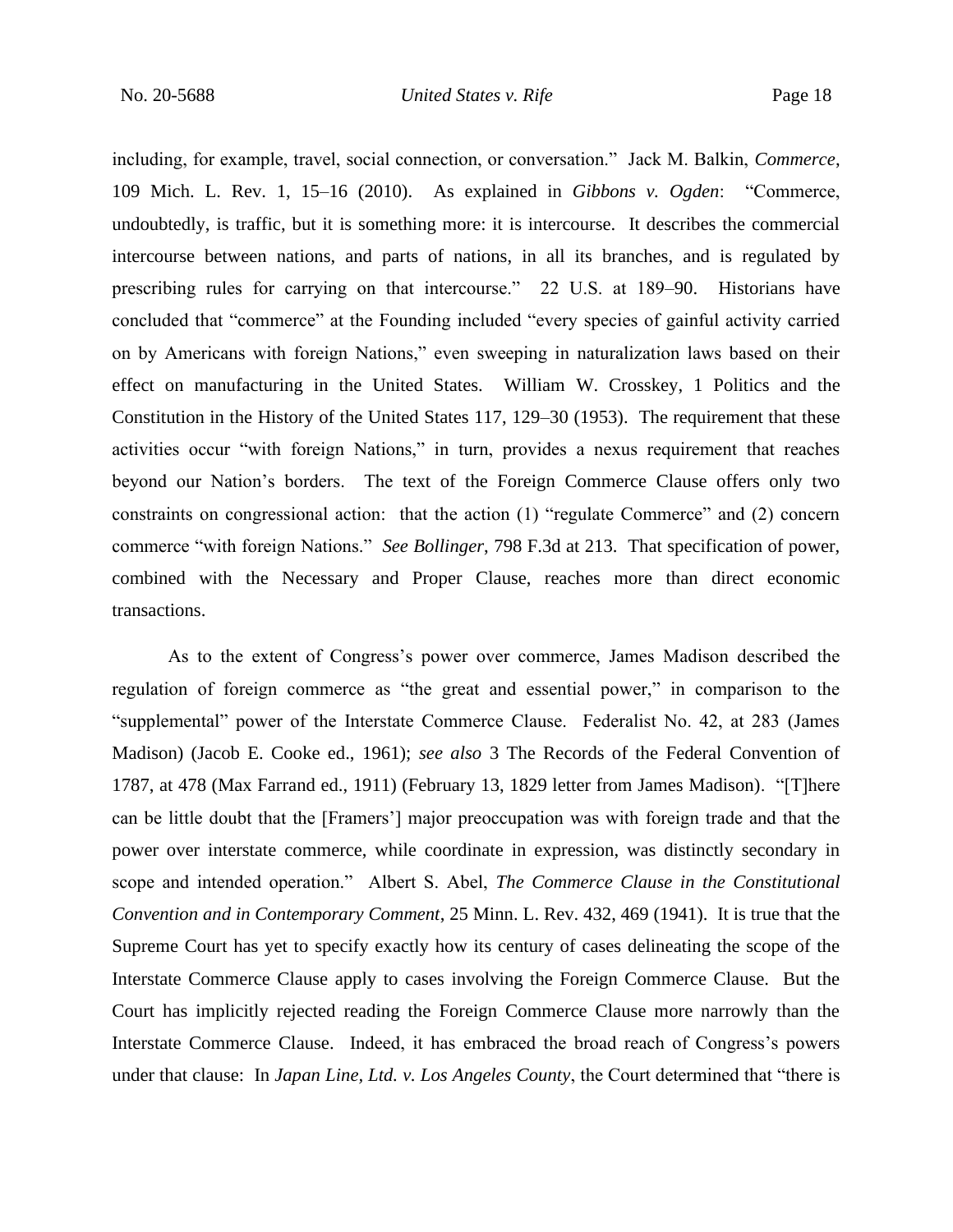evidence that the Founders intended the scope of the foreign commerce power to be the greater." 441 U.S. 434, 448 (1979). We are bound to follow what the Supreme Court has told us.

In some sense, the majority is correct. We can and should distinguish the Foreign Commerce Clause and the Interstate Commerce Clause because the constraints inherent in the latter lack the same justification when applied to the Foreign Commerce Clause. *Bd. of Trs. of Univ. of Ill. v. United States*, 289 U.S. 48, 59 (1933). But those constraints work against the majority's conclusions. Federalism—the driving concern of limits on the Interstate Commerce Clause—has no impact on a power focused on permitting the United States to speak with one voice. *See, e.g.*, *Japan Line*, 441 U.S. at 448; *Morrison*, 529 U.S. at 615; *see* Neuman, *supra*, at 1500–01. In *NLRB v. Jones & Laughlin Steel Corp.*, for example, the Supreme Court explained that the power to regulate interstate commerce "must be considered in the light of our dual system of government and may not be extended" so far as to "obliterate the distinction between what is national and what is local and create a completely centralized government." 301 U.S. 1, 37 (1937). *Lopez*'s anxiety that the expansion of congressional authority under the Interstate Commerce Clause would create in the federal government "a general police power of the sort retained by the States," 514 U.S. at 567, undoubtedly also rests on federalism. Thus, the Court explained that federalism in Interstate Commerce Clause jurisprudence is driven by the principle that "a healthy balance of power between the States and the Federal Government will reduce the risk of tyranny and abuse from either front." *Id.* at 552 (quoting *Gregory v. Ashcroft*, 501 U.S. 452, 458 (1991)).

In contrast, the Foreign Commerce Clause signals the need for a unified federal action in interactions among sovereign nations. "In international relations and with respect to foreign intercourse and trade the people of the United States act through a single government with unified and adequate national power." *Bd. of Trs. of Univ. of Ill.*, 289 U.S. at 59. There is no federalism issue because the federal government's actions on the international stage do not encroach upon the power of the states. *See id.* The Court has long instructed that on issues of international significance, federal authority is at its strongest. "The broad statement that the federal government can exercise no powers except those specifically enumerated in the Constitution, and such implied powers as are necessary and proper to carry into effect the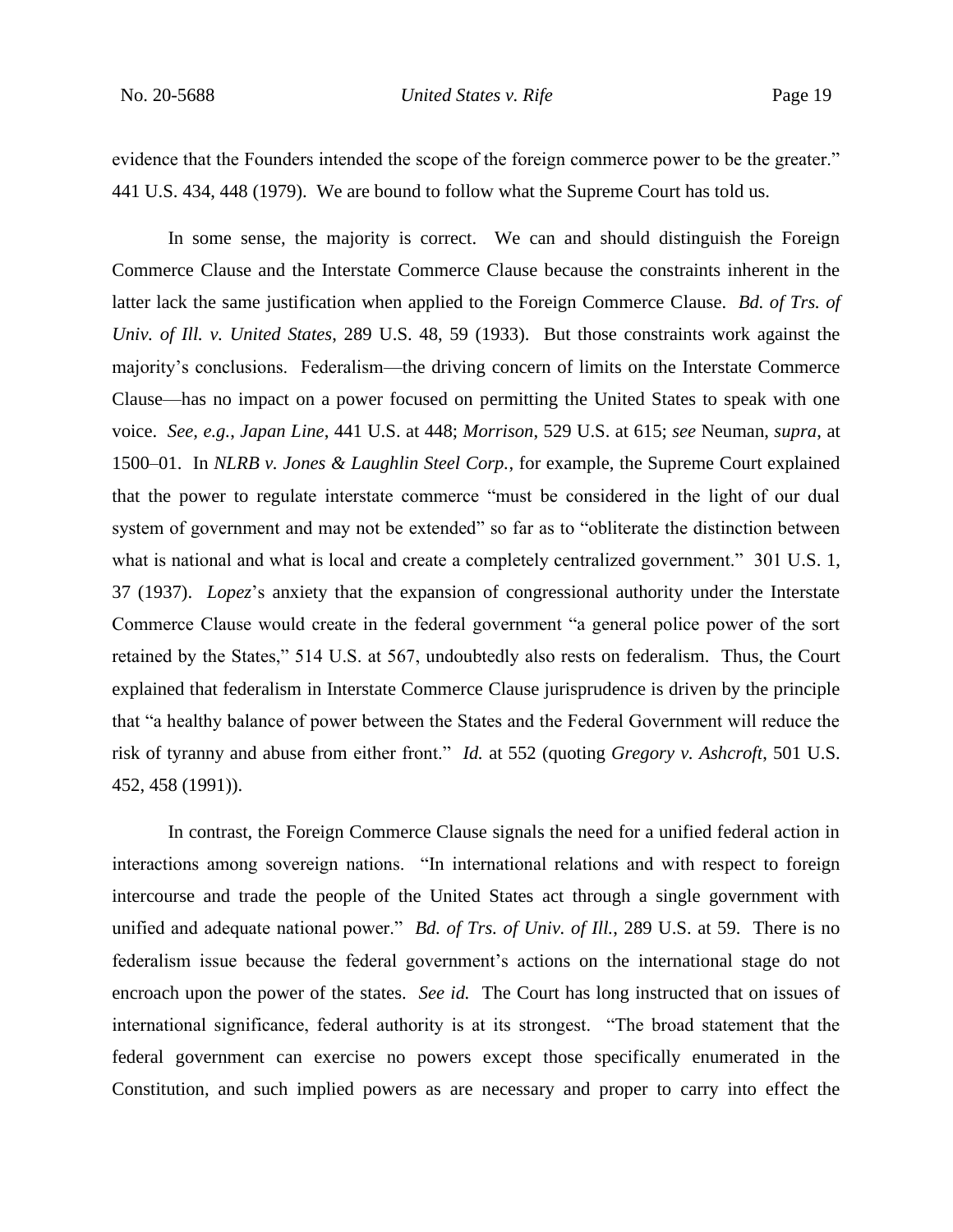enumerated powers, *is categorically true only in respect of our internal affairs.*" *United States v. Curtiss-Wright Export Corp.*, 299 U.S. 304, 315–16 (1936) (emphasis added). The Court has more recently explained that "[i]n a world that is ever more compressed and interdependent, it is essential the congressional role in foreign affairs be understood and respected." *Zivotofsky v. Kerry*, 576 U.S. 1, 21 (2015).

One could imagine an additional objection to an expansive Foreign Commerce Clause that incorporation of the Interstate Commerce Clause framework into the Foreign Commerce Clause context will impinge on the sovereignty of other nations. The opposite is true. The PROTECT Act does not challenge foreign sovereignty, but instead reinforces a consensual, international regulatory framework that allows the United States to target the conduct of its own citizens and permanent residents only. And it has long been recognized that "Congress has the authority to enforce its laws beyond the territorial boundaries of the United States." *E.E.O.C. v. Arabian Am. Oil Co.*, 499 U.S. 244, 248 (1991); *see also Blackmer v. United States*, 284 U.S. 421, 437 (1932). The Constitution lacks any clear expression of concern about the sovereignty of foreign nations. Unlike federalism, which is woven into the fabric of our constitutional structure, foreign national sovereignty features in neither the Constitution nor the Constitutional Amendments. *See United States v. Durham*, 902 F.3d 1180, 1205–06 (10th Cir. 2018), *cert. denied*, 139 S. Ct. 849 (2019). As the Supreme Court has explained, "foreign sovereign immunity is a matter of grace and comity on the part of the United States, and not a restriction imposed by the Constitution." *Verlinden B.V. v. Cent. Bank of Nigeria*, 461 U.S. 480, 486 (1983). Broader foreign sovereignty concerns, therefore, should not constrain the Foreign Commerce Clause.

These differences from the Interstate Commerce Clause cannot lead us to read the Foreign Commerce Clause so narrowly as to make it the lesser power. Indeed, to construe it more narrowly than its interstate commerce counterpart, as the majority does, is to ignore clear judicial precedent and thoughtful scholarly analysis. *See, e.g.*, *Japan Line, Ltd.*, 441 U.S. at 448; Scott Sullivan, *The Future of the Foreign Commerce Clause*, 83 Fordham L. Rev. 1955, 1968 (2015) ("Court opinions agree that the scope of the Foreign Commerce Clause is, at the very least, decidedly broader than that of the Interstate Commerce Clause.").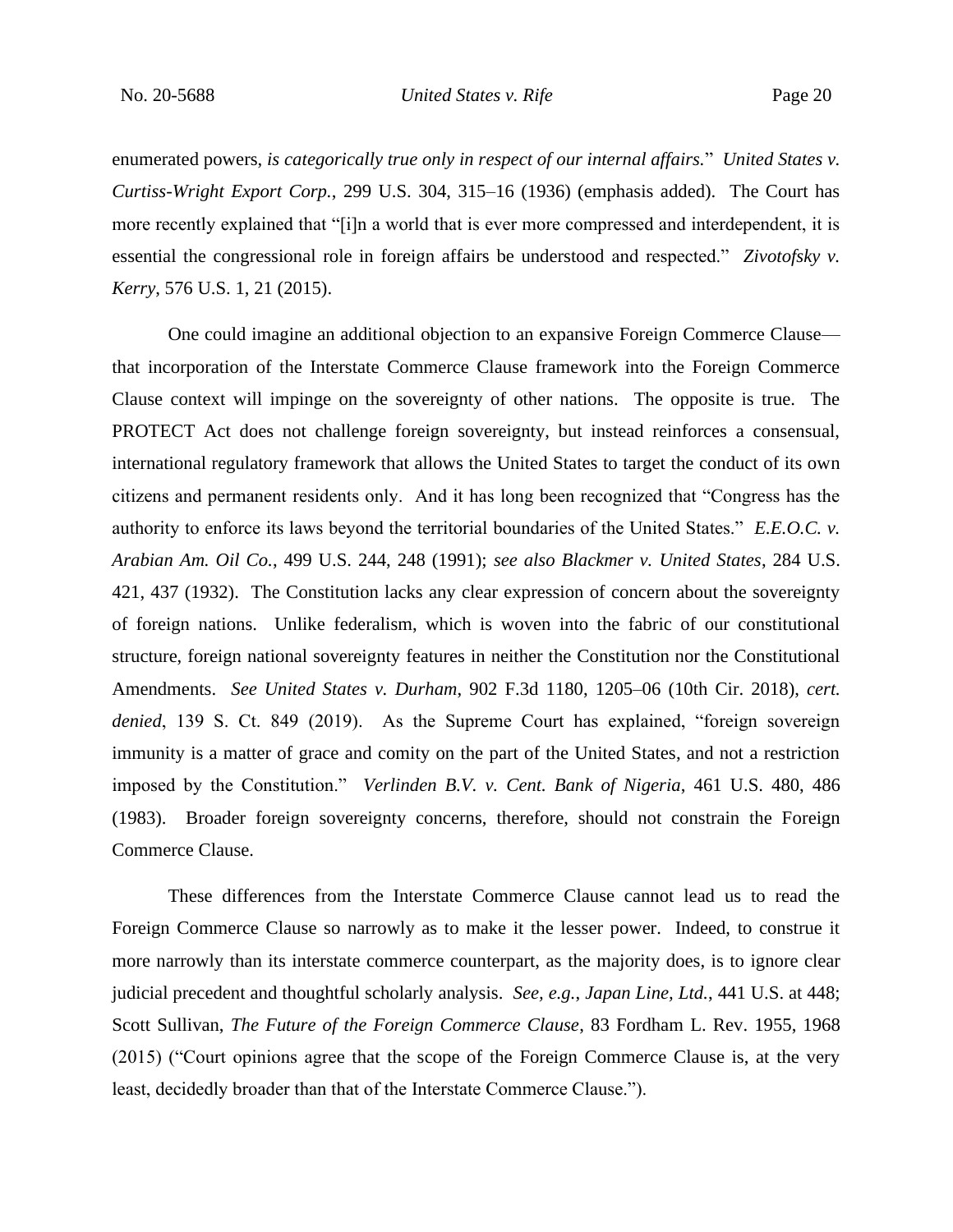The Indian Commerce Clause is perhaps the more apt guide for interpreting the limits of this power. As federal courts, including the Supreme Court, have long recognized, the parallel wording of the Foreign Commerce Clause and the Indian Commerce Clause requires that similar breadths of power be afforded under those clauses. *See, e.g.*, *Buttfield v. Stranahan*, 192 U.S. 470, 493 (1904) ("The power to regulate foreign commerce is certainly as efficacious as that to regulate commerce with the Indian tribes."); *Durham*, 902 F.3d at 1202. The Supreme Court has explicitly tied the two clauses to one another, explaining that Congress's "exclusive and absolute power to regulate commerce with the Indian tribes" is "a power as broad and as free from restrictions as that to regulate commerce with foreign nations." *United States v. Forty-Three Gallons of Whiskey*, 93 U.S. 188, 194 (1876). Because the two clauses are read as parallel, we must account for the Court's more recent description of the Indian Commerce Clause as offering Congress "plenary power" to regulate commerce with Indian tribes. *United States v. Lara*, 541 U.S. 193, 200 (2004) (quoting *Cotton Petroleum Corp. v. New Mexico*, 490 U.S. 163, 192 (1989)). "Congress can (and has) invoked its power to regulate commerce with Indian Tribes and foreign nations to govern not merely trade and business but *all interactions* (and altercations) with those entities." Robert J. Pushaw, Jr. *Obamacare and the Original Meaning of the Commerce Clause: Identifying Historical Limits on Congress's Powers*, 2012 U. Ill. L. Rev. 1703, 1727 (emphasis added). Given the textual and precedential parallels between the clauses, then, the Foreign Commerce Clause must share the Indian Commerce Clause's expansive reach.

However, the extent of Interstate Commerce Clause jurisprudence provides the most complete analytic framework. We therefore should look to our Interstate Commerce Clause jurisprudence as a starting point—not a ceiling—for an evaluation of § 2423. Using the Interstate Commerce Clause framework as our analytical starting point, most of our sister circuits have adopted an "effects test" based on the third *Lopez* category. *See Park*, 938 F.3d at 372. The question, then, is whether Congress had a rational basis for concluding that the prohibited conduct, when aggregated, substantially affects foreign commerce. *Cf. Gonzales v. Raich*, 545 U.S. 1, 22 (2005) ("In assessing the scope of Congress' authority under the Commerce Clause, . . . . [w]e need not determine whether respondents' activities, taken in the aggregate, substantially affect interstate commerce in fact, but only whether a 'rational basis' exists for so concluding.").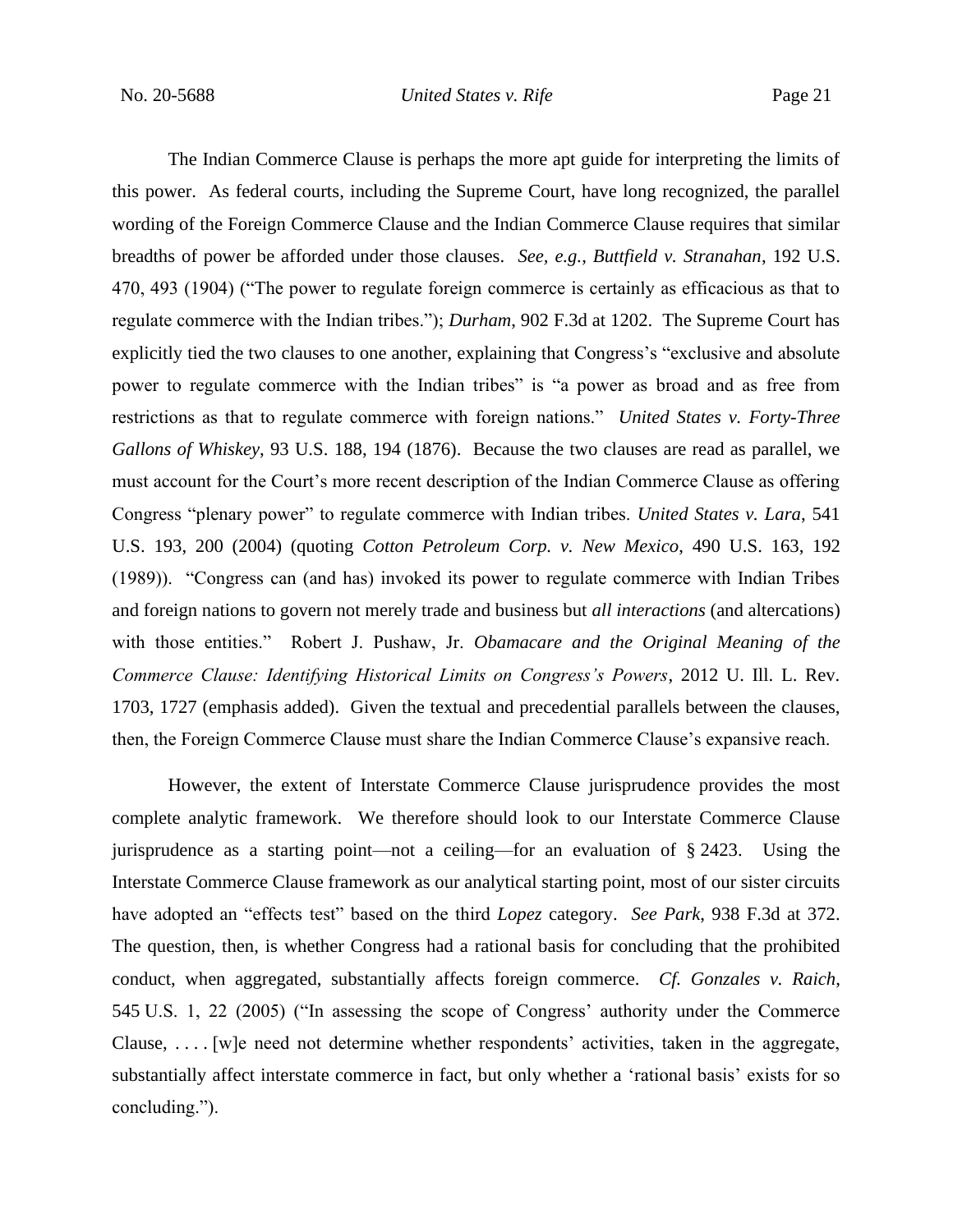Here, the reasoning of our sister circuits that have addressed this exact issue provides helpful guidance. All circuit courts to have considered this issue, save us, have found that the Foreign Commerce Clause provides Congress the power to enact § 2423(c). *See Park*, 938 F.3d at 375; *United States v. Lindsay*, 931 F.3d 852, 863 (9th Cir. 2019), *cert. denied*, 140 S. Ct. 1288 (2020); *Durham*, 902 F.3d at 1216; *Bollinger*, 798 F.3d at 219; *Pendleton*, 658 F.3d at 308.As discussed above, there has not been universal agreement on the proper reach of the Foreign Commerce Clause, especially with respect to the framework established in Interstate Commerce Clause cases. Some of our sister courts have directly imported the *Lopez* categories to the foreign context. *See Pendleton*, 658 F.3d at 308. Others have persuasively argued that the Foreign Commerce Clause is broader but have still generally gestured to the *Lopez* categories as helpful. *See Bollinger*, 798 F.3d at 215; *U.S. v. Cummings*, 281 F.3d 1046, 1049 n.1 (9th Cir. 2002). Finally, some of our sister courts have deviated more substantially from the *Lopez*  framework to conclude that Congress has power to regulate foreign commerce when the statute shows "a constitutionally tenable nexus with foreign commerce." *U.S. v. Clark*, 435 F.3d 1100, 1114 (9th Cir. 2006). But none has concluded, as the majority does here, that the Foreign Commerce Clause does not grant Congress the power to prohibit U.S. citizens from committing child sex abuse abroad.

We need not, however, define what specific "effects test" to use, *see, e.g.*, *Durham*, 902 F.3d at 1207 ("substantial effect"); *Bollinger*, 798 F.3d at 215–16 (or "demonstrable effect[s]"), nor determine how faithfully we should apply the *Lopez* framework to Foreign Commerce Clause cases. It suffices to say only that the Foreign Commerce Clause does provide Congress with the power required to enact  $\S$  2423(c) for non-commercial child sex abuse abroad. The record leaves little doubt that there is a rational connection between the conduct prohibited in § 2423(c) and foreign commerce. Congress enacted § 2423(c) to eliminate the "significant loopholes in the law that persons who travel to foreign countries seeking sex with children are currently using to their advantage in order to avoid prosecution." H.R. Rep. No. 107-525, at 3 (2002). As the district court noted, "because the United States is so effective, comparatively, at enforcing its criminal laws against child sexual abuse within its borders, and monitoring the convicted thereafter, the United States has inadvertently incentivized convicted sex offenders to relocate to foreign countries." *United States v. Rife*, 429 F. Supp. 3d 363, 367 (E.D. Ky. 2019)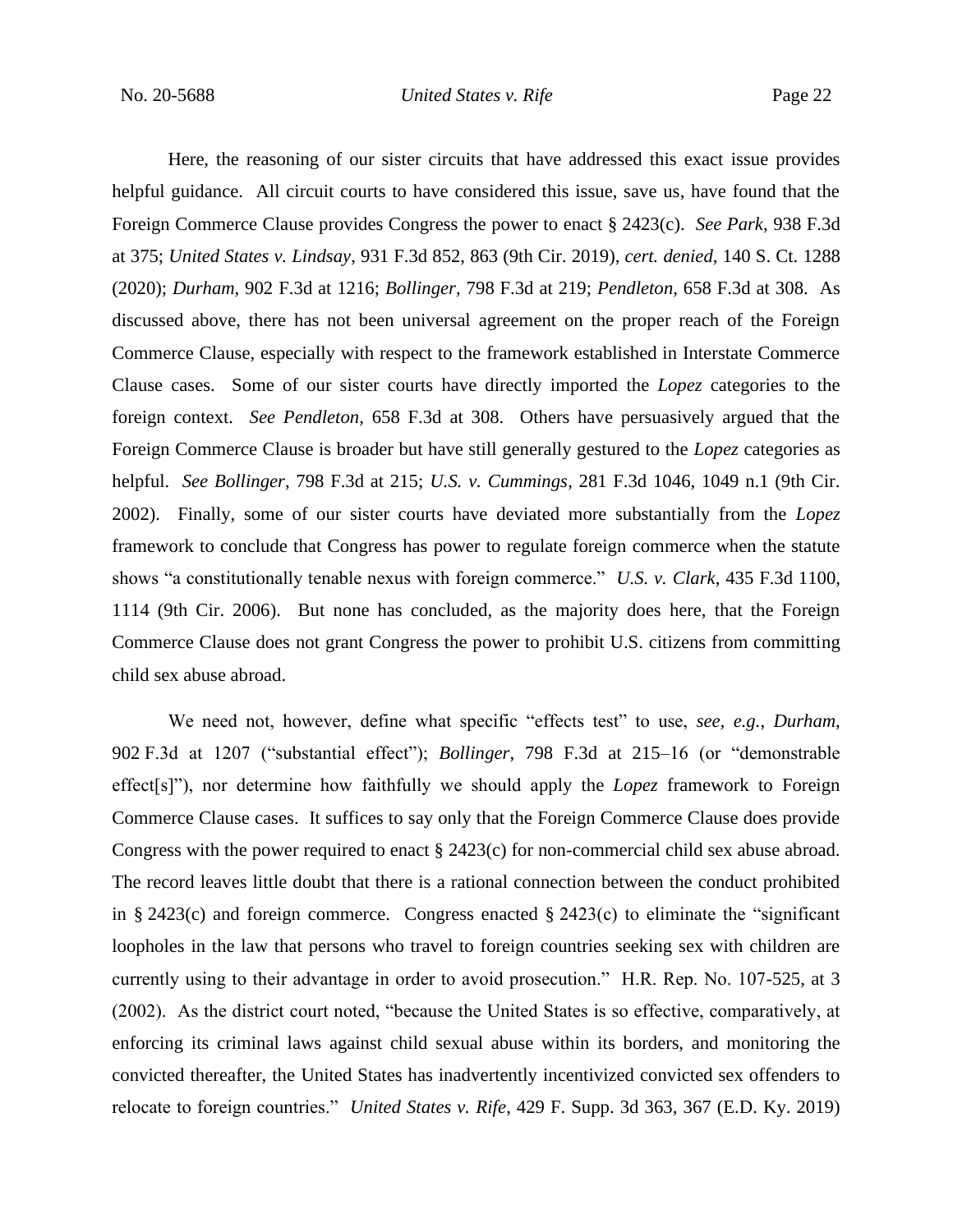(citations omitted). In the congressional debates on the law, representatives cited the fact that American citizens were using the channels of foreign commerce to travel to countries where lax law enforcement and poverty make it easy to escape prosecution for sexual abuse of minors. *See*  148 Cong. Rec. H3884–85 (daily ed. June 25, 2002).

The PROTECT Act's criminalization of non-commercial child sex abuse by U.S. citizens living abroad supports the larger goal of eliminating commercial sexual child exploitation in the face of the "enforcement difficulties" that a more straightforward proof of transaction requirement would entail. *Cf. Raich*, 545 U.S. at 22. As the D.C. Circuit explained in response to this very question, "[p]roof of the commercial aspect of child sexual exploitation can be exceptionally elusive," even as international child sex tourists pay for goods and services to bring them in close contact with possible victims. *Park*, 938 F.3d at 373 (citing Najat Maalla M'jid, *Report of the Special Rapporteur on the Sale of Children, Child Prostitution and Child Pornography*, U.N. Doc. A/HRC/22/54, at 5 (Dec. 24, 2012)). Sexual predators' common means to access victims, moreover, often involve grooming behaviors, like giving gifts or money, to establish trust and manipulate the child. *Id.* (citing Georgia M. Winters & Elizabeth L. Jeglic, *Stages of Sexual Grooming: Recognizing Potentially Predatory Behaviors of Child Molesters*, 38 Deviant Behav. 724, 726 (2017)).Section 2423(c), therefore, falls within Congress's foreign commerce power because it tamps down demand for commercial arrangements contributing to and offering opportunities for sexual abuse abroad. *See id.*; *accord Lindsay*, 931 F.3d at 863.

The challenging question here is not whether the Foreign Commerce Clause allows Congress to regulate U.S. citizens' actions abroad, but instead whether as applied to Rife that necessary effect on commerce brings his conduct under this wide umbrella of congressional power. In *Park*, the D.C. Circuit recognized "the possibility that some applications of [§ 2423(c)] may exceed Congress's authority," but determined that the defendant's actions were sufficiently market-affecting because he was alleged to have "traveled throughout the world seeking out opportunities for child sex abuse." *Park*, 938 F.3d at 374. The record is not so neat here as evidence is scant that Rife traveled to, resided in, or sought employment in Cambodia for the purpose of abusing children. However, several facts signal that the application is nevertheless constitutional. First, the presentence report (PSR) specifically asserts that Rife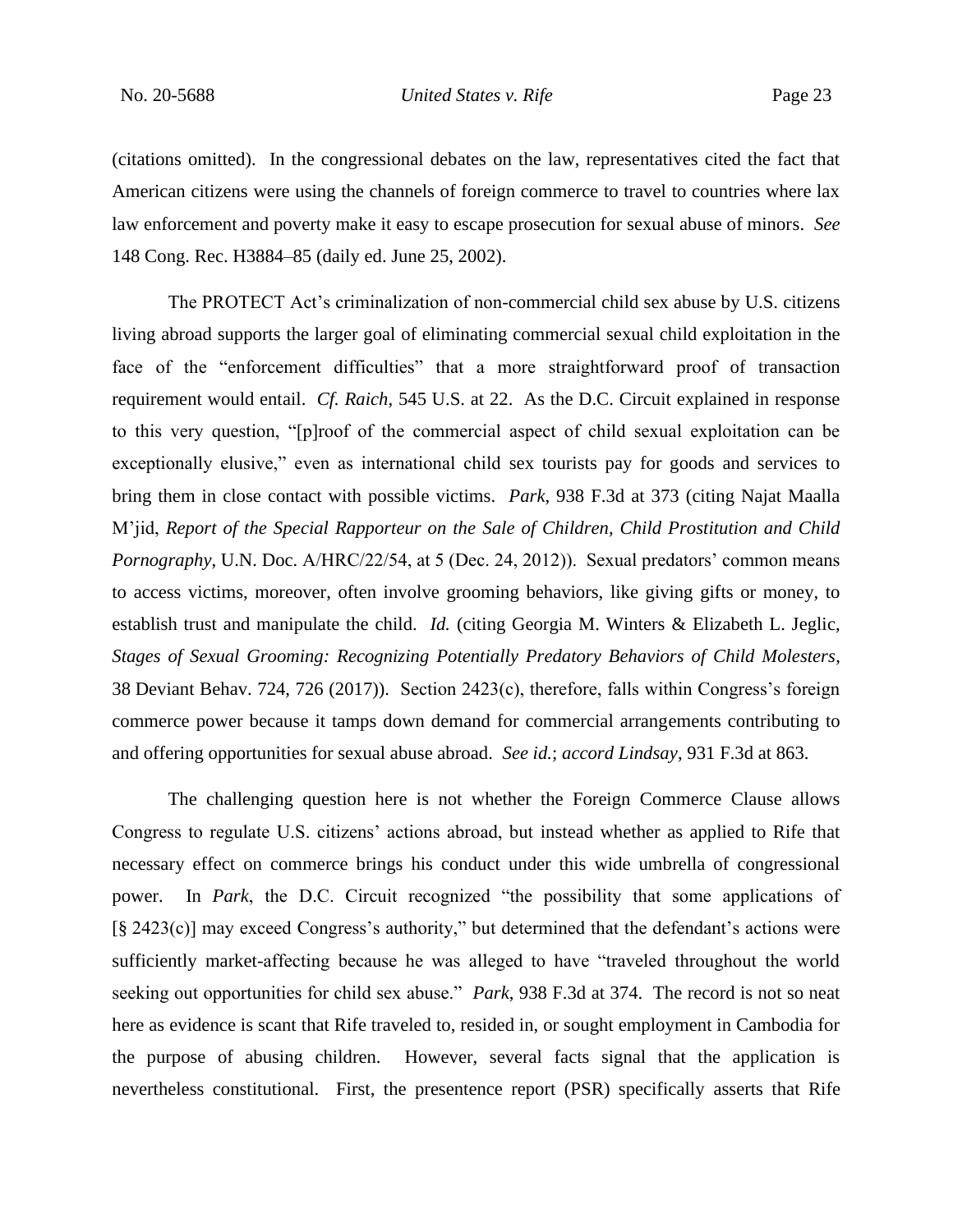traveled to Cambodia to help him conceal his pattern of abuse and give him access to vulnerable victims through his work at a Cambodian elementary school. Rife did not object to this part of the PSR. Evidence in the record, moreover, supports that Rife used his position as a teacher to commit abuse, even committing some of his abuse while engaging in the "economic" activity that was his teaching role. It is also important that § 2423 contains no intent requirement. *See*  H.R. Rep. No. 108-66, at 51 (2002) (Conf. Rep.) (amending § 2423 to address "a number of problems related to persons who travel to foreign countries and engage in illicit sexual relations with minors," including the requirement under earlier versions of the law that the government "prove that the defendant traveled with the intent to engage in the illegal activity"). Unlike § 2423(b), which requires the Government to prove that the "motivating purpose" of foreign travel is "illicit sexual conduct," § 2423(c) effectively imposes per se liability. Rife falls within the ambit of § 2423(c), and I see no reason to conclude that the Foreign Commerce Clause does not give Congress the power to criminalize behavior that our courts have long documented as having a significant economic component.

Because our agreed result here relies on the treaty power, however, we need not reach a decision on which exact path to take with the Foreign Commerce Clause. I write only to explain why I believe the interpretation the majority has chosen is simply incorrect.

#### **B. Treaty Power**

Although the majority opinion upholds Rife's conviction based on its conclusion that 18 U.S.C. § 2423(c) is constitutional as applied to Rife under Congress's treaty power, it does so with significant protest. Rather than examine the underlying treaty and the relationship it bears to the PROTECT Act, the majority again relies on historical conclusions, without satisfactory explanation of its methodology for selecting its sources. It determines that "the Founding generation" would never have included such an expansive treaty power as the Supreme Court has squarely recognized.<sup>4</sup> Because I believe this issue requires more analysis, I write separately on this ground as well.

**<sup>4</sup>**The historical record challenges this assertion. Edmund Randolph, for example, explained during the debates over adopting the Constitution that its treaty language was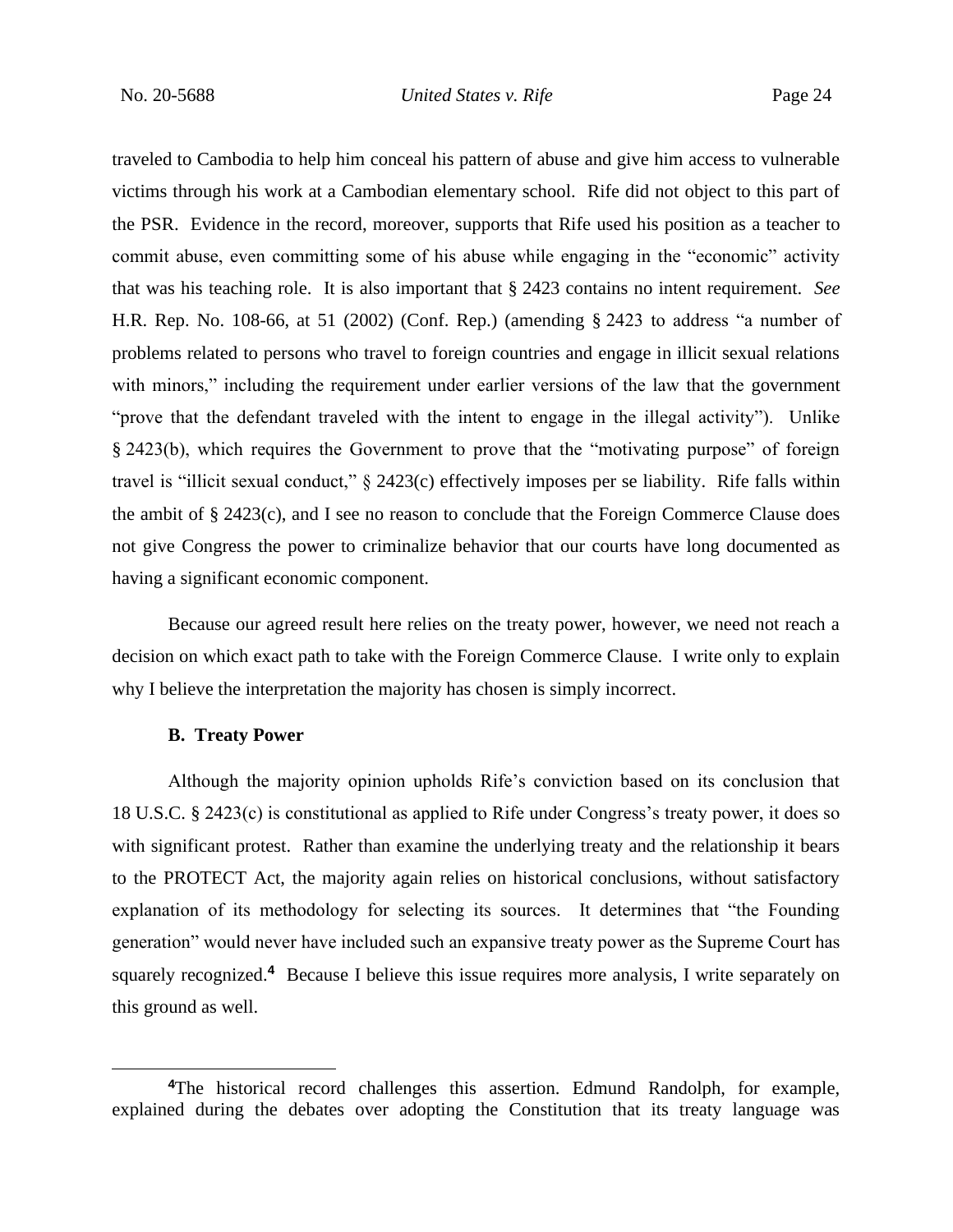The Constitution's Treaty Clause provides that the President may enter treaties with the advice and consent of the Senate. U.S. Const. art. II, § 2, cl. 2. The Necessary and Proper Clause, in turn, grants Congress the power to fill "regulatory gaps" left in the lacuna of its enumerated powers. *Sabri v. United States*, 541 U.S. 600, 607 (2004). Congress, therefore, has the "power to enact such legislation as is appropriate to give efficacy to . . . treat[ies]" that the President has entered with Senate advice and consent. *Neely v. Henkel*, 180 U.S. 109, 121 (1901).These two clauses work together such that "[i]f the treaty is valid there can be no dispute about the validity of the statute under Article I, § 8, as a necessary and proper means to execute the powers of the Government." *Missouri v. Holland*, 252 U.S. 416, 432 (1920). Congress's power emanating from the Necessary and Proper Clause is usually termed its "treaty power." *See Lara*, 541 U.S. at 201.

Our review of whether Congress has properly exercised its treaty power focuses on "whether the statute constitutes a means that is rationally related to the implementation of a constitutionally enumerated power." *United States v. Comstock*, 560 U.S. 126, 134 (2010) (citing *Sabri*, 541 U.S. at 605). The question, then, is whether Congress's chosen means to effectuate a valid treaty are "'convenient, or useful,' or 'conducive'" to the treaty's end purpose. *Id.* at 134–35 (quoting *McCulloch v. Maryland*, 17 U.S. (4 Wheat.) 316, 413 (1819)). "[T]he degree of their necessity, the extent to which they conduce to the end, the closeness of the relationship between the means adopted and the end to be attained, are matters for congressional determination alone." *Id.* at 135 (quoting *Burroughs v. United States*, 290 U.S. 534, 548 (1934)).

The majority justifies its significant criticisms of this prescribed analysis by asserting that the Supreme Court's explication of the treaty power in *Missouri v. Holland*, 252 U.S. 416 (1920), is on "shaky ground" after *Bond v. United States*, 572 U.S. 844 (2014)*.* But *Bond* did not undermine *Holland*. Instead, *Bond* looked first to statutory construction to avoid reaching the

expansive because "[t]he various contingencies which may form the object of treaties, are, in the nature of things, incapable of definition." 3 The Debates in the Several State Conventions on the Adoption of the Federal Constitution as Recommended by the General Convention at Philadelphia in 1787, at 363 (Jonathan Elliot ed., 2d ed. 1859). Rather, the Founders seem to have considered that politics—namely electoral accountability and impeachment—would serve as the primary check on the expansive treaty power. *See* Oona A. Hathaway *et al.*, *The Treaty Power: Its History, Scope, and Limits*, 98 Cornell L. Rev. 239, 248 (2013).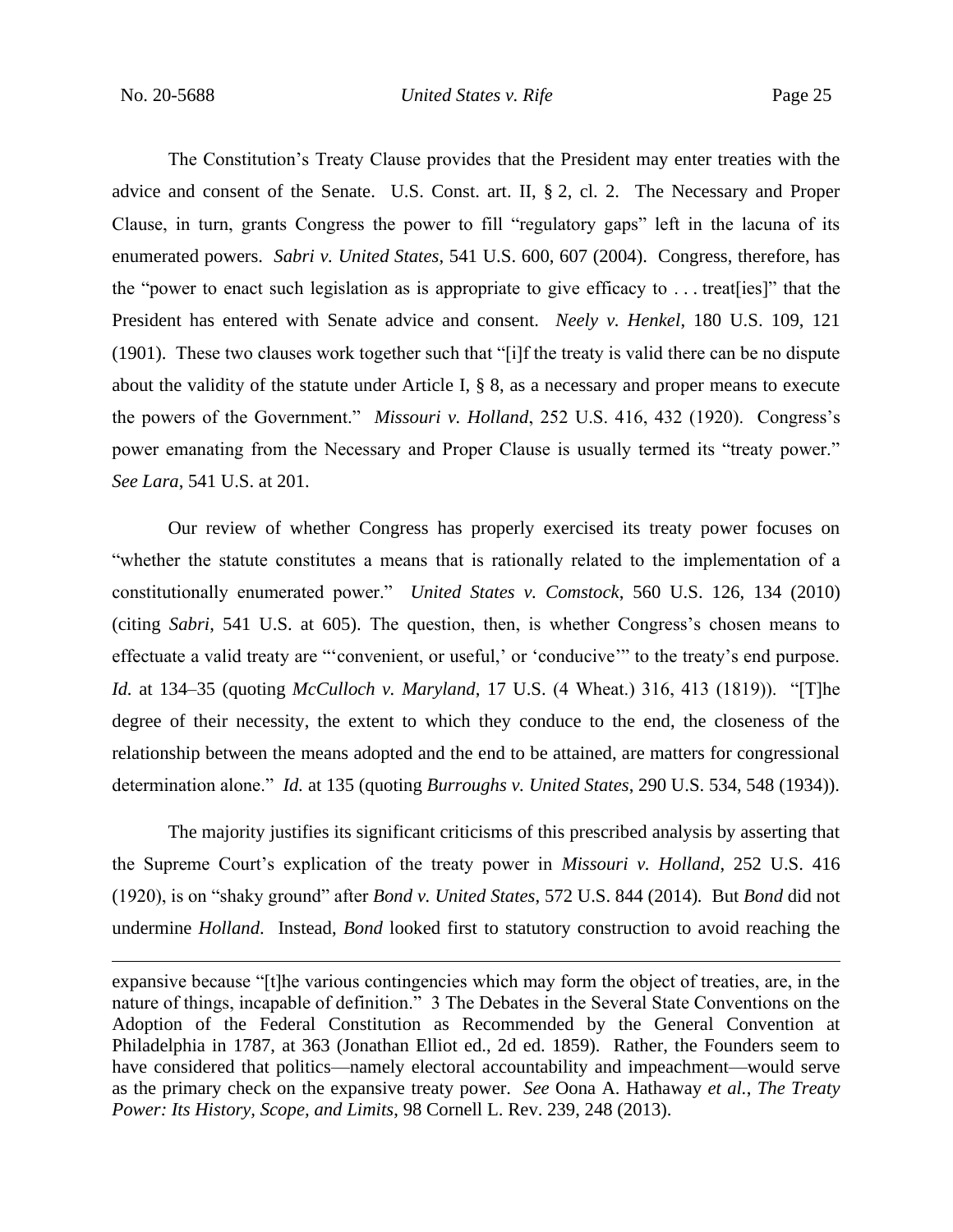constitutional question of whether a broad reading of the Chemical Weapons Convention Implementation Act of 1998 was within Congress's treaty power. *Bond*, 572 U.S. at 856–66. The Court's primary concern was that the federal government's interpretation of that statute would create significant federalism problems because it could reach purely local crimes. *See, e.g.*, *id.* at 854, 858–60, 866. The Supreme Court, moreover, emphasized the "well-established principle governing the prudent exercise" of an Article III court's jurisdiction that it "will not decide a constitutional question if there is some other ground upon which to dispose of the case." *Id.* at 855 (quoting *Escambia Cnty. v. McMillan*, 466 U.S. 48, 51 (1984) (per curiam)). Only the concurrences suggested the prudence of addressing the reach of the treaty power. *Id.* at 873–74 (Scalia, J., concurring in judgment); *id.* at 882 (Thomas, J., concurring in judgment); *id.* at 897 (Alito, J., concurring).

Given that *Holland* remains good law, we must examine whether the PROTECT Act's criminalization of non-commercial sexual abuse by a U.S. citizen residing abroad, 18 U.S.C. § 2423(c), is rationally related to the implementation of the Optional Protocol on the Sale of Children, Child Prostitution and Child Pornography (Optional Protocol), which the United States ratified in 2002. *See* 148 Cong. Rec. S5717-01 (daily ed. June 18, 2002). "When interpreting a treaty, we 'begin with the text of the treaty and the context in which the written words are used,'" and we use our "general rules of construction." *E. Airlines, Inc. v. Floyd*, 499 U.S. 530, 535 (1991) (quoting *Vollkswagenwerk v. Aktiengesellschaft v. Schlunk*, 486 U.S. 694, 699, 700 (1988)). The Optional Protocol requires signatories to prohibit the "[o]ffering, obtaining, or procuring or providing a child for child prostitution," which includes "the use of a child in sexual activities for remuneration or any other form of consideration." Optional Protocol art. 2(b), 3(1)(b). Signatories are further encouraged to "take such measures as may be necessary to establish its jurisdiction" over the exploitation of children for commercial gain, both when "the alleged offender is a national of that State or a person who has his habitual residence in its territory." *Id.* art. 4(2). Under international law, this common form of jurisdiction in which a country prescribes law about the "conduct, interests, status, and relations of its nationals and residents outside its territory" is termed "active personality jurisdiction" or "nationality jurisdiction." Restatement (Fourth) of the Foreign Relations Law of the United States,  $§$  402(1)(c), cmt. g & rep. n.7 (Am. L. Inst. 2018). The underlying principle is that all nations,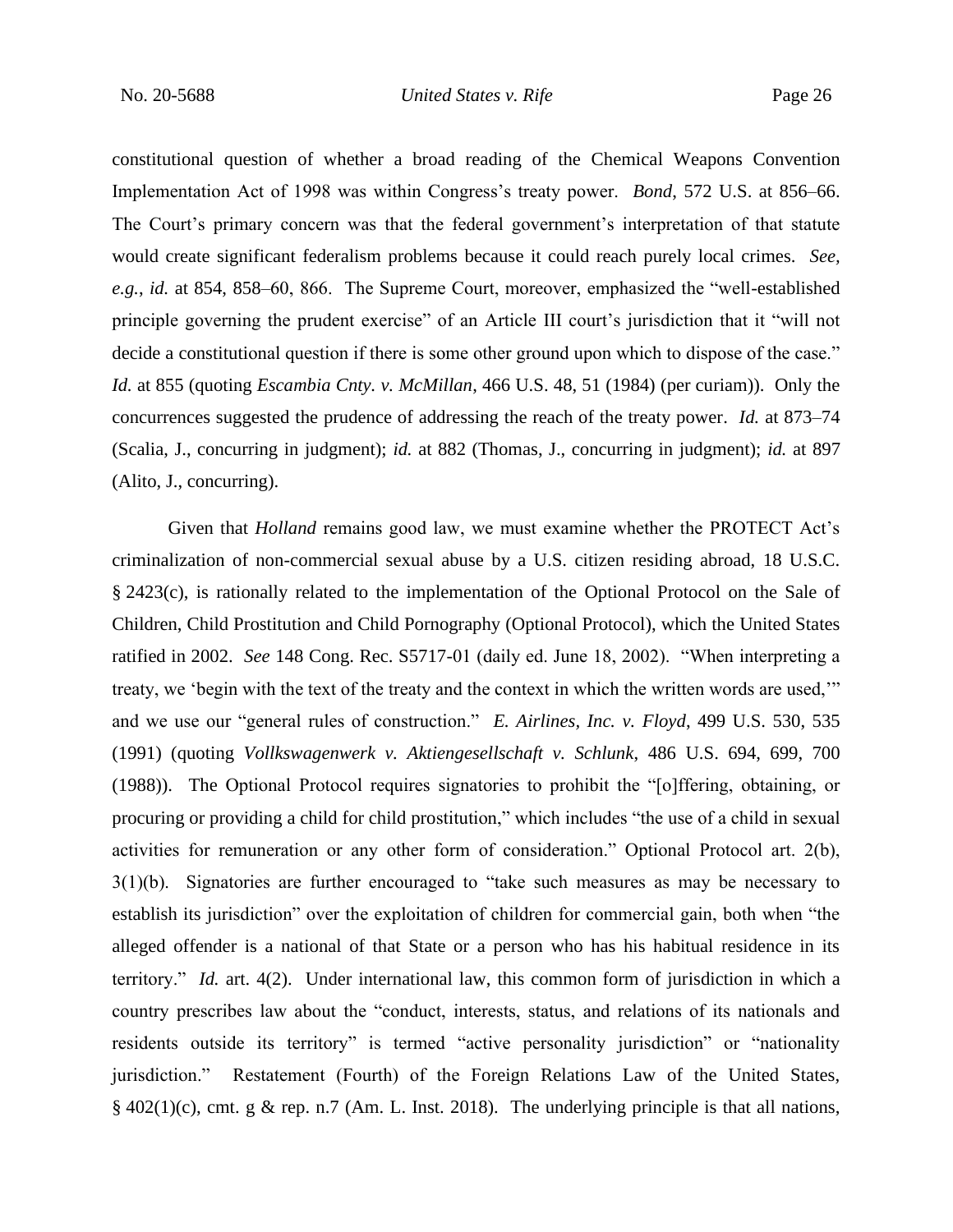including the United States, have a "personal supremacy" over their citizens residing or traveling abroad. *Blackmer*, 284 U.S. at 436, 437 n.2.

Although the Optional Protocol does not explicitly require the criminalization of non-commercial sexual abuse, there is a rational relationship between the aims of the Optional Protocol and the implementing PROTECT Act. The United States State Department explained that the revised version of  $\S 2423(c)$  that criminalizes non-commercial child sexual abuse committed abroad was part of the nation's efforts to fulfill its obligations under the Optional Protocol. *See* U.S. Dep't of State, *Combined Third and Fourth Periodic Report of the United States of America on the Optional Protocols to the Convention on the Rights of the Child on the Involvement of Children in Armed Conflict and the Sale of Children, Child Prostitution, and Child Pornography*, ¶ C-57 (Jan. 22, 2016). The Optional Protocol itself states that its bare terms, such as the focus on only commercial sexual abuse, are a minimum. Optional Protocol, art. 3(1). A "holistic approach" is necessary. *See id.*; *see also United States v. Belfast*, 611 F.3d 783, 807 (11th Cir. 2010) (explaining that when a treaty sets a minimum standard, Congress may implement the treaty's aims with legislation going further than the treaty's specific text).As the D.C. Circuit explained in *Park*, the treaty's "goal of eliminating commercial child sexual exploitation, including global sex tourism, could be undercut if Congress failed to criminalize non-commercial child sex abuse by U.S. residents abroad." *Park*, 938 F.3d at 368. The Necessary and Proper Clause allows Congress to address "regulatory gaps" such as the concern about non-commercial sexual abuse of minors. *See Sabri*, 541 U.S. at 607; *United States v. Kebodeaux*, 570 U.S. 387, 395 (2013).

Without § 2423(c), a legal "loophole" exists in which individuals seeking to sexually abuse minors could escape criminally liability simply by traveling outside the United States to poor areas that are unable to prosecute such crimes domestically. *See Lindsay*, 931 F.3d at 863 ("If Americans believe that traveling to a particular foreign country includes the opportunity for unregulated, non-commercial illicit sexual conduct, they may travel to that country when they otherwise would not."). It is rational to believe that the absence of legislation criminalizing noncommercial sexual activity abroad would undercut the Optional Protocol's aim of undermining global sex tourism involving minors. As the D.C. Circuit explained, "[i]f a U.S. national could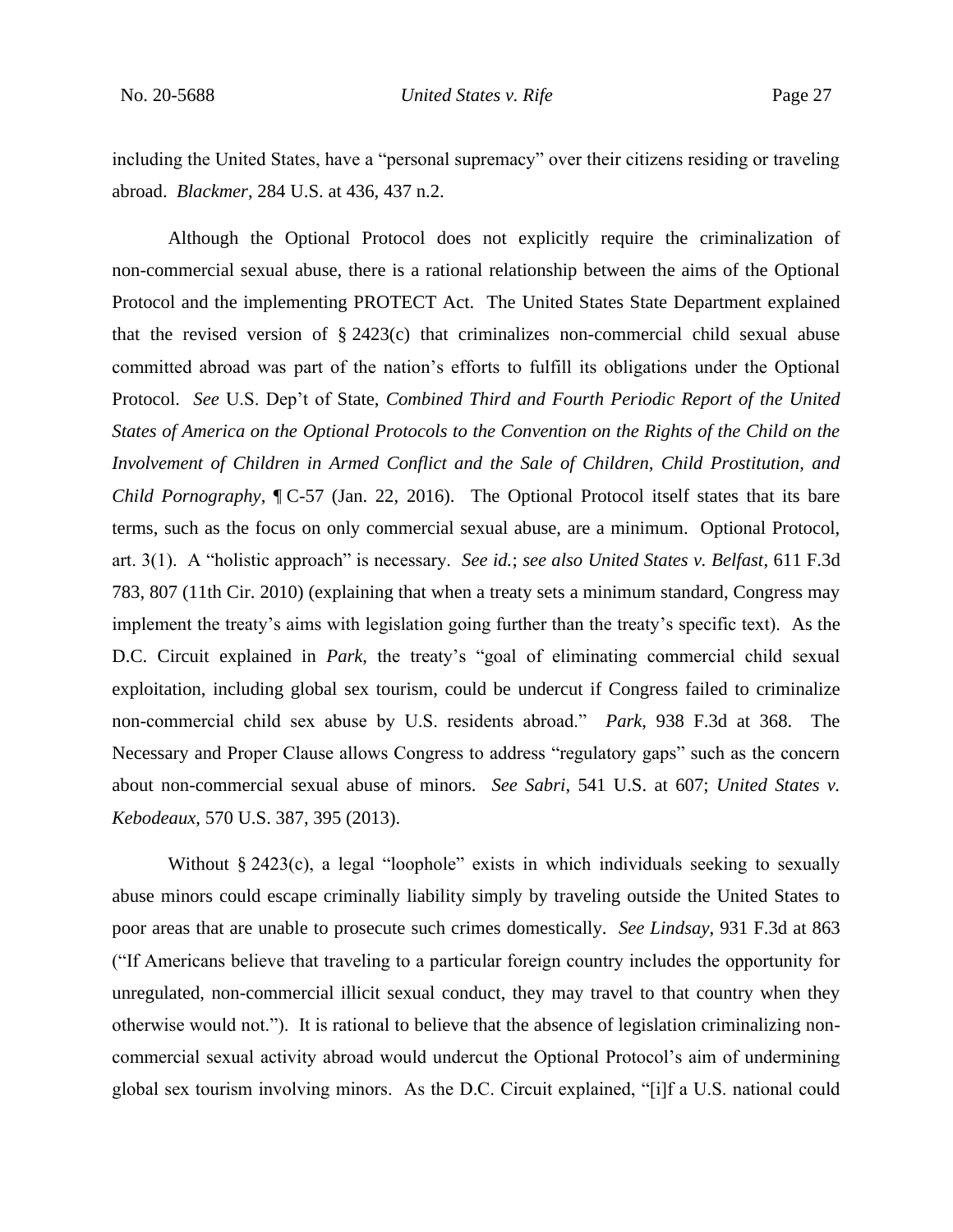travel overseas and entice a child with inchoate favors, valuable experiences, promised future benefits, meals, or other gifts" without facing prosecution, "deterrents against traveling internationally to sexually abuse children would be significantly weakened." *Park*, 938 F.3d at 369.

Rather than undertaking the normative analysis of whether the statute enacted by Congress is rationally related to the implementation of the Optional Protocol, the opinion again relies on a recitation of history, here pointed to proving that the Founders would not have placed in the Constitution "a hidden power to 'overleap the bounds' of all the other powers in that Article." Op. at 12. In addition to my objections regarding the limits of historical interpretation, the opinion's concerns about the dangers of Congress's treaty power overlook the constraints on that power embedded in the Constitution and our case law. As the D.C. Circuit noted in *Park*, "[t]he government may not simply point to any tangentially related treaty to defend a constitutionally suspect statute." *Park*, 938 F.3d. at 369. First, a valid exercise of the Necessary and Proper Clause requires that there be a "plain" connection between a "legitimate" treaty and the implementing statute. *McCulloch*, 17 U.S. (4 Wheat.) at 421. Second, valid implementing legislation cannot be "prohibited" by the Constitution and must be in accord "with the letter and spirit of the constitution." *Id.* The majority's disagreement with Justice Holmes's controlling opinion in *Missouri v. Holland* does not change this assessment, particularly with respect to § 2423. Though *Holland*'s recognition that the preeminent importance of foreign affairs and federal flexibility in responding to international issues still rings true, *see* 252 U.S. at 435, the Court has also clarified that "no agreement with a foreign nation can confer power on the Congress, or on any other branch of Government, which is free from the restraints of the Constitution," *Boos v. Barry*, 485 U.S. 312, 324 (1988) (quoting *Reid v. Covert*, 354 U.S. 1, 16 (1957)).

I am troubled by the notion that anecdotal "historical" statements impart the ability to speak with confidence about how the Framers of the Constitution would have considered the particulars of a current case. Even if I put aside the very real methodological concerns about this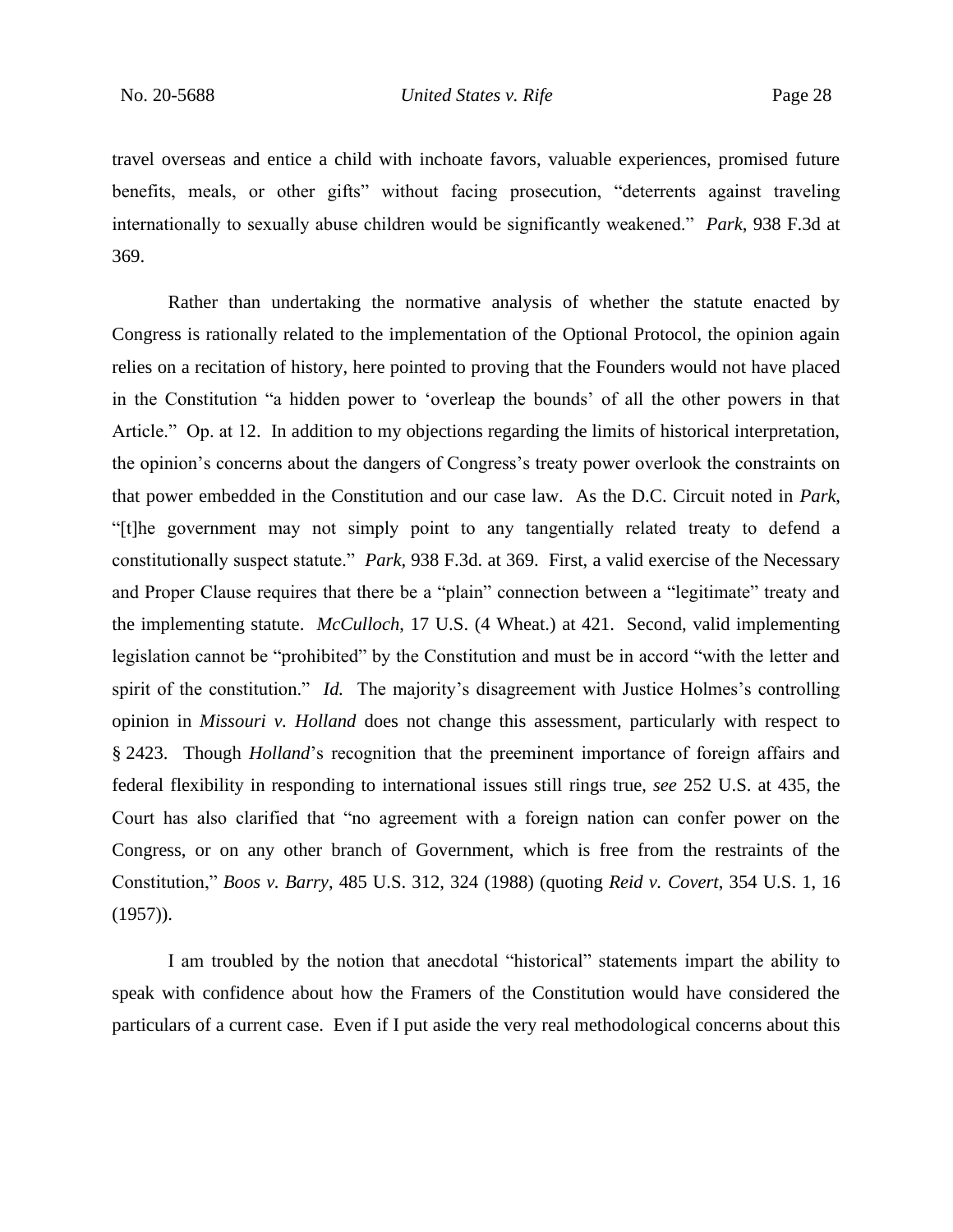type of quasi-historical analysis,**<sup>5</sup>** we are still left with the unrealistic assumption that all the human factors that render "our own world so messy and confusing" were somehow absent from the time of our nation's origins. Kramer, *supra*, at 401. Humanity being what it is, I am inclined to agree that in those times, as in our own, there is "seldom complete consistency, much less consensus." *Id.* As a result, I think that our efforts to resolve such difficult decisions of first impression should entail two practical constraints: first, that we recognize the limitations of our ability to draw controlling historical conclusions; and second, that we honor judicial precedent by undertaking the traditional methods of analysis relied upon in those precedents.

At the close of the Constitutional Convention in 1787, Benjamin Franklin remarked that, although he disapproved of aspects of the Constitution, he would not be in haste to pass public judgment because "[f]or having lived long," he had "experienced many instances of being obliged by better information, or fuller consideration, to change opinions even on important subjects, which I once thought right, but found to be otherwise." 3 The Records of the Federal Convention of 1787, at 641–42. Our preeminent Founding Father explained to his colleagues, "[T]he older I grow, the more apt I am to doubt my own judgment, and pay more respect to the judgments of others." *Id.* at 642.

Our nation has had over 200 years to interpret our Constitution. Throughout those many years and cases, the justices and judges in our third branch of government have taken to heart the

**<sup>5</sup>***See* Kramer, *supra*, at 407 ("Yet originalism still depends on a historical claim to justify its authoritativeness: the claim that what today's interpreters say is what the Founders enacted. And insofar as the originalist interpretive method unavoidably involves a creative act by the modern interpreter—that of completing an argument that may have been unfinished when the Constitution was adopted—this link is just as unavoidably broken. At that point, there is literally no difference between what an originalist does and what is done by the most anti-historicist nonoriginalist—except, of course, for the results (each approach producing its share of outcomes that adherents of the other approach view as bizarre, made up, and unjustifiable)."); *see also* Adrian Vermeule, *Common Good Constitutionalism* 92–99 (2022). Methodology aside, it is interesting to note that even Thomas Jefferson voiced concern about letting the legal analyses of one generation have an iron grip over all subsequent generations. *See* Letter from Thomas Jefferson to James Madison (Sept. 6, 1789), in 15 The Papers of Thomas Jefferson at 392–98 (Julian P. Boyd & William H. Gains, Jr., eds., 1958). Jefferson recognized that "original understandings are binding for a time but then they lose their force." David A. Straus, *Foreword: Does the Constitution Mean What It Says?*, 129 Harv. L. Rev. 1, 57 (2015).